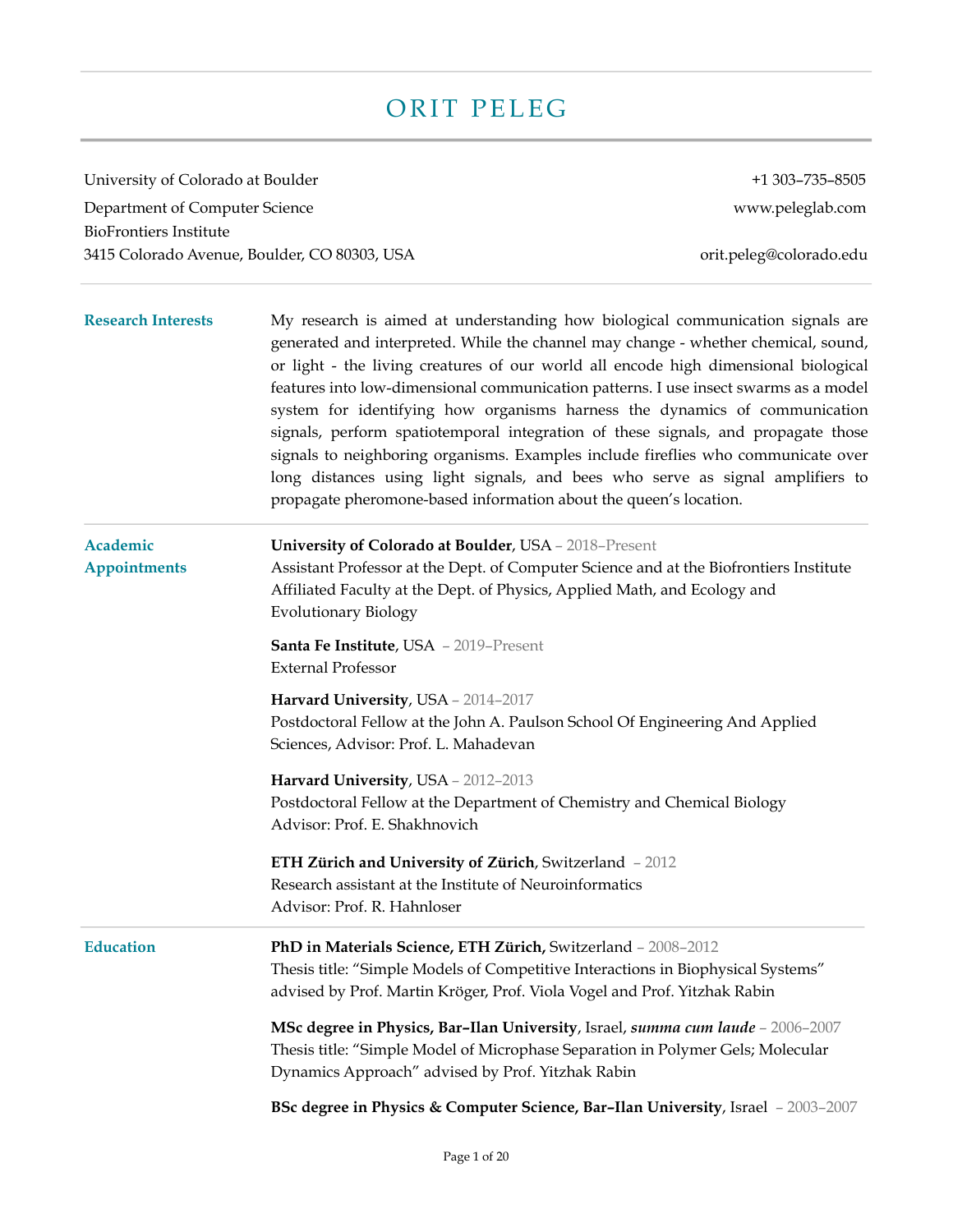### **Peer Reviewed Publications**

\* Contributed equally to this work; ★Advised student coauthor; ★Advised postdoc coauthor

#### **Peer-Reviewed Journal Articles**

- 1. ★R. Sarfati, L. Gaudette, J.M. Cicero, **O. Peleg** *Statistical analysis reveals the onset of synchrony in sparse swarms of Photinus knulli fireflies* Journal of the Royal Society Interface 19:188 (2022).
- 2. J. Peters, **O. Peleg**, L. Mahadevan *Thermoregulatory morphodynamics of honeybee swarm clusters* Journal of Experimental Biology 255(5): jeb242234 (2022).
- 3. ★R. Sarfati, ★J. Hayes, **O. Peleg** *Self-organization in natural swarms of Photinus carolinus synchronous fireflies*  Science Advances, 7 (28), eabg9259 (2021).
- 4. ★D.M. T. Nguyen, ★M. L. Iuzzolino, ★A. Mankel, K. Bozek, G. J. Stephens, **O. Peleg** *Flow-mediated olfactory communication in honey bee swarms* Proceedings of the National Academy of Sciences, USA 118 (13) e2011916118 (2021).
- 5. ★D.M. T. Nguyen, ★G.G. Fard, ★M. L. Iuzzolino, **O. Peleg** *Robustness of collective scenting in the presence of physical obstacles*  Artificial Life and Robotics, [doi.org/10.1007/s10015-021-00712-z](https://doi.org/10.1007/s10015-021-00712-z) (2021).
- 6. ★C. Nguyen, Y. Ozkan-Aydin, H. Tuazon, D. I. Goldman, S. Bhamla, **O. Peleg** *Emergent collective locomotion in an active polymer model of entangled worm blobs*  Frontiers in Physics, 9:540 (2021).
- 7. J. Peters, **O. Peleg**, L. Mahadevan *Thermoregulatory morphodynamics of honeybee clusters* Journal of Experimental Biology jeb.242234. doi: 10.1242/jeb.242234 (2021).
- 8. ★R. Sarfati, ★J. Hayes, E. Sarfati, **O. Peleg** *Spatiotemporal reconstruction of emergent flash synchronization in firefly swarms via stereoscopic 360-degree cameras* Journal of the Royal Society Interface 17:170 (2020).
- 9. ★G.K. Nave, ★N.T. Mitchell, ★J.A. Chan Dick, ★T. Schuessler, ★J.A. Lagarrigue, **O. Peleg** *Attraction, dynamics, and phase transitions in fire ant tower-building* Frontiers in Robotics and AI 7:25 (2020).
- 10. S. Bidari, **O. Peleg**, Z.P. Kilpatrick *Social inhibition maintains adaptivity and consensus of foraging honeybee swarms in dynamic environments* Journal of the Royal Society Open Science 6:12 (2019)
- 11. L. Khaldy, **O. Peleg**, C. Tocco, L. Mahadevan, M. Byrne, M. Dacke *The effect of step size on straight-line orientation* Journal of the Royal Society Interface 16: 20190181 (2019).

## 12. J. Peters, **O. Peleg**, L. Mahadevan *Collective ventilation in honeybee nests* Journal of the Royal Society Interface 16: 20180561 (2019).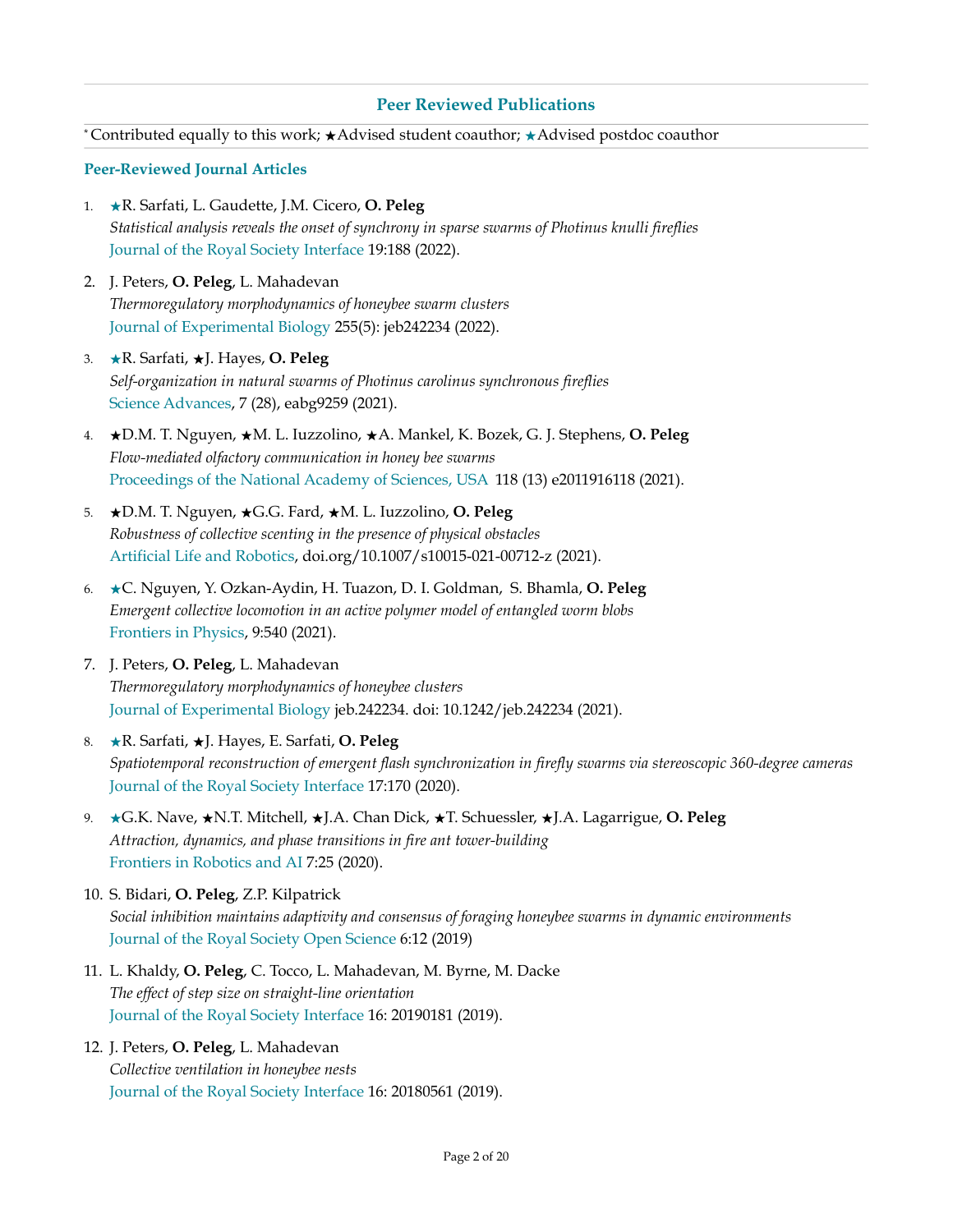13. **O. Peleg**

*Mechanical hive mind*  Physics Today 72(4), 66 (2019).

14. **O. Peleg**\*, J. Peters\*, M. Salcedo, L. Mahadevan *Collective mechanical adaptation of honeybee swarms* Nature Physics. 14, 1193–1198 (2018).

## 15. **O. Peleg**, L. Mahadevan *Optimal switching between geocentric and egocentric strategies in navigation* Journal of the Royal Society Open Science 3, 160128 (2016).

16. L.S. Shagolsem, D. Osmanovic, **O. Peleg**, Y. Rabin *Pair interaction ordering in fluids with random interactions*  The Journal of Chemical Physics 142, 051104 (2015).

## 17. **O. Peleg**, J.M. Choi, E. Shakhnovich *Evolution of specificity in protein-protein interactions* Biophysical Journal 107 (7), 1686-1696 (2014).

- 18. M.B. Harasim, B. Wunderlich, **O. Peleg**, M. Kröger, A.R. Bausch *Direct observation of the dynamics of semiflexible polymers in shear flow* Physical Review Letters 110, 108302 (2013).
- 19. M. Tagliazucchi\*, **O. Peleg\***, M. Kröger, Y. Rabin, I. Szleifer *Effect of charge, hydrophobicity and sequence of nucleoporins on the translocation of model particles through the nuclear pore complex* Proceedings of the National Academy of Sciences, USA 110, 3363–3368 (2013).
- 20. **O. Peleg**, T. Savin, G. Kolmakov, I. Salib, M. Kröger, A.C. Balazs, V. Vogel *Fibers with integrated mechano-chemical switches: Minimalistic design principles derived from fibronectin* Biophysical Journal 103, 1909 (2012).
- 21. I. Salib, G. Kolmakov, B. Bucior, **O. Peleg**, T. Savin, M. Kröger, V. Vogel, K. Matyjaszewski, A.C. Balazs *Using mesoscopic models to design strong and tough biomimetic polymer networks* Langmuir 27, 13796–13805 (2011) .
- 22. **O. Peleg**\*, M. Tagliazucchi\*, M. Kröger, Y. Rabin, I. Szleifer *Morphology control of hairy nanopores* American Chemical Society Nano (ACS Nano), 5(6), 4737, (2011).

## 23. **O. Peleg**, R.Y.H. Lim *Converging on the function of intrinsically disordered nucleoporins in the nuclear pore complex* Biological Chemistry 391, 719–730 (2010).

## 24. M. Kröger, **O. Peleg**, A. Halperin

*From dendrimers to dendronized polymers and forests: Scaling theory and its limitations* Macromolecules 43, 6213–6224 (2010).

## 25. S. Fransson, **O. Peleg**, N. Loren, A.-M. Hermansson, M. Kröger *Modelling and confocal microscopy of biopolymer mixtures in confined geometries* Soft Matter 6, 2713–2722 (2010).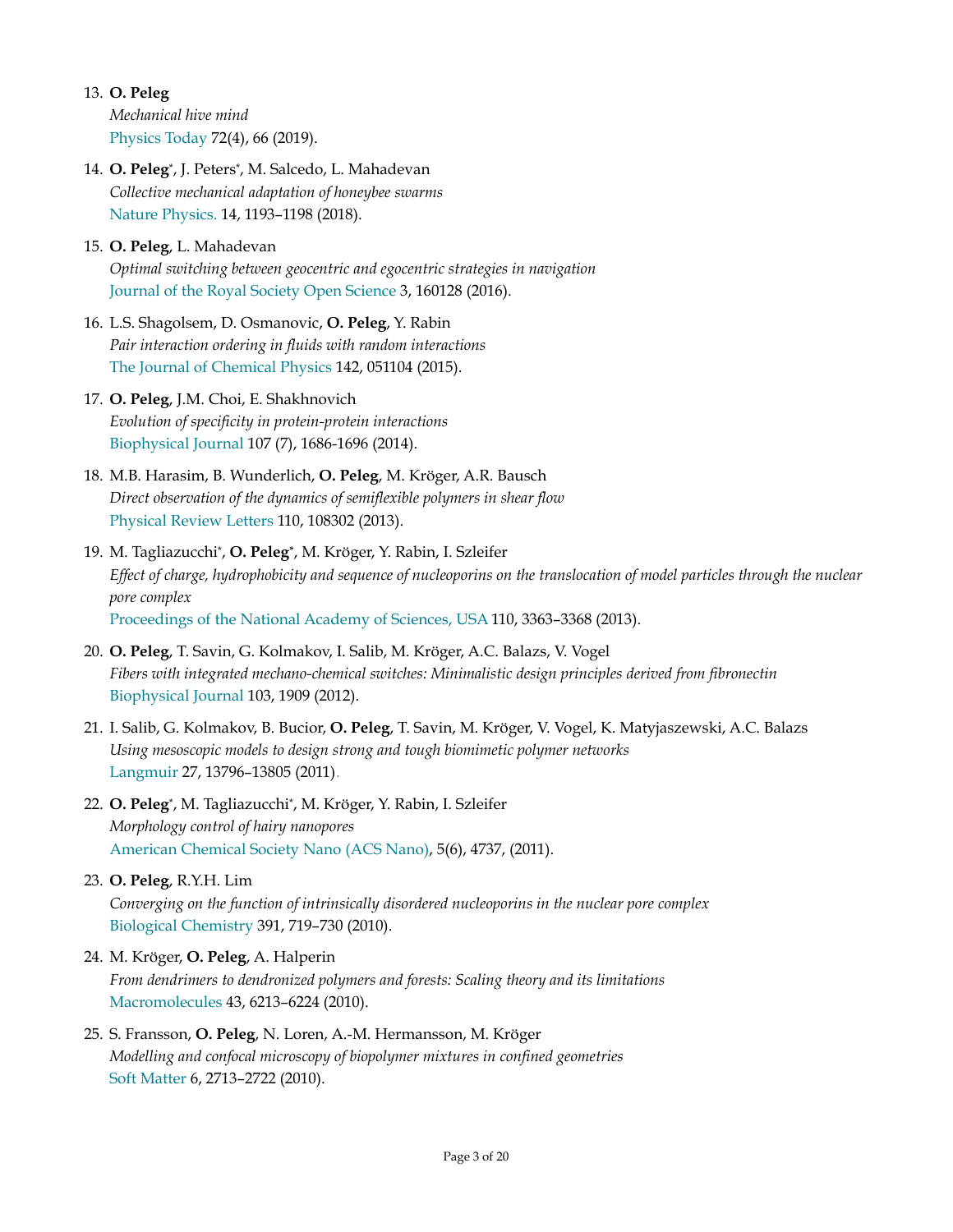26. **O. Peleg**, M. Kröger, Y. Rabin

*Effect of network topology on phase separation in two–dimensional Lennard–Jones networks* Physical Review E 79, 040401(R); also included in the Virtual Journal of Biological Physics 17:8 (2009).

- 27. **O. Peleg**, M. Kröger, Y. Rabin *Model of microphase separation in two-dimensional gels* Macromolecules 41, 3267–3275 (2008).
- 28. M. Kröger, **O. Peleg**, Y. Ding, Y. Rabin *Formation of double helical and filamentous structures in models of physical and chemical gels* Soft Matter 4, 18–28 (2008).
- 29. **O. Peleg**, M. Kröger, I. Hecht, Y. Rabin *Filamentous networks in phase-separating two-dimensional gels* Europhysics Letters 77, 58007 (2007).

### **Peer Reviewed Conference Papers (in Conference Proceedings)**

- 1. ★C. Nguyen, ★I. Huang, **O. Peleg** *Firefly-inspired vocabulary generator for communication in multi-agent systems*  The 2022 Conference on Artificial Life (ALIFE) (2022); acc. rate. TBD; Accepted; Preprint: <https://www.biorxiv.org/content/10.1101/2022.05.19.492736v1>
- 2. ★D.M. T. Nguyen, ★M. L. Iuzzolino, **O. Peleg** *Physical Obstacles Constrain Behavioral Parameter Space of Successful Localization in Honey Bee Swarms*  The 2022 Conference on Artificial Life (ALIFE) (2022); acc. rate. TBD; Accepted; Preprint: <https://www.biorxiv.org/content/10.1101/2022.05.17.492366v1>
- 3. ★D.M. T. Nguyen, ★G.G. Fard, ★A. Atkins , ★P. Bontempo, ★M. L. Iuzzolino, **O. Peleg** *Honey Bees Find the Shortest Path: A Collective Flow-Mediated Approach*  The 27th international symposium on artificial life and robotics (AROB); The 8th international symposium on biocomplexity (ISBC); The 5th international symposium on swarm behavior and bio-inspired robotics (SWARM) AROB-ISBC-SWARM2022 (2022); 92.3% acc. rate.;
- 4. ★D.M. T. Nguyen, ★G.G. Fard, ★M. L. Iuzzolino, **O. Peleg** *Robustness of collective scenting in the presence of physical obstacles*  The 15th international symposium on distributed autonomous robotic systems (DARS); The 4th international symposium on swarm behavior and bio-inspired robotics (SWARM) DARS-SWARM2021 (2021);
- 5. ★G.G. Fard, E. Bradley, **O. Peleg** *Data-driven modeling of resource distribution in honeybee swarms*  The 2020 Conference on Artificial Life (ALIFE) (2020); 60.1% acc. rate.;

#### **Peer Reviewed Extended Abstracts (not in Conference Proceedings)**

- 1. ★C. Nguyen, ★I. Huang, **O. Peleg**
	- *Firefly-inspired vocabulary generator for communication in multi-agent systems* The 15th international symposium on distributed autonomous robotic systems (DARS); The 4t international symposium on swarm behavior and bio-inspired robotics (SWARM); (DARS-SWARM2021) (2021).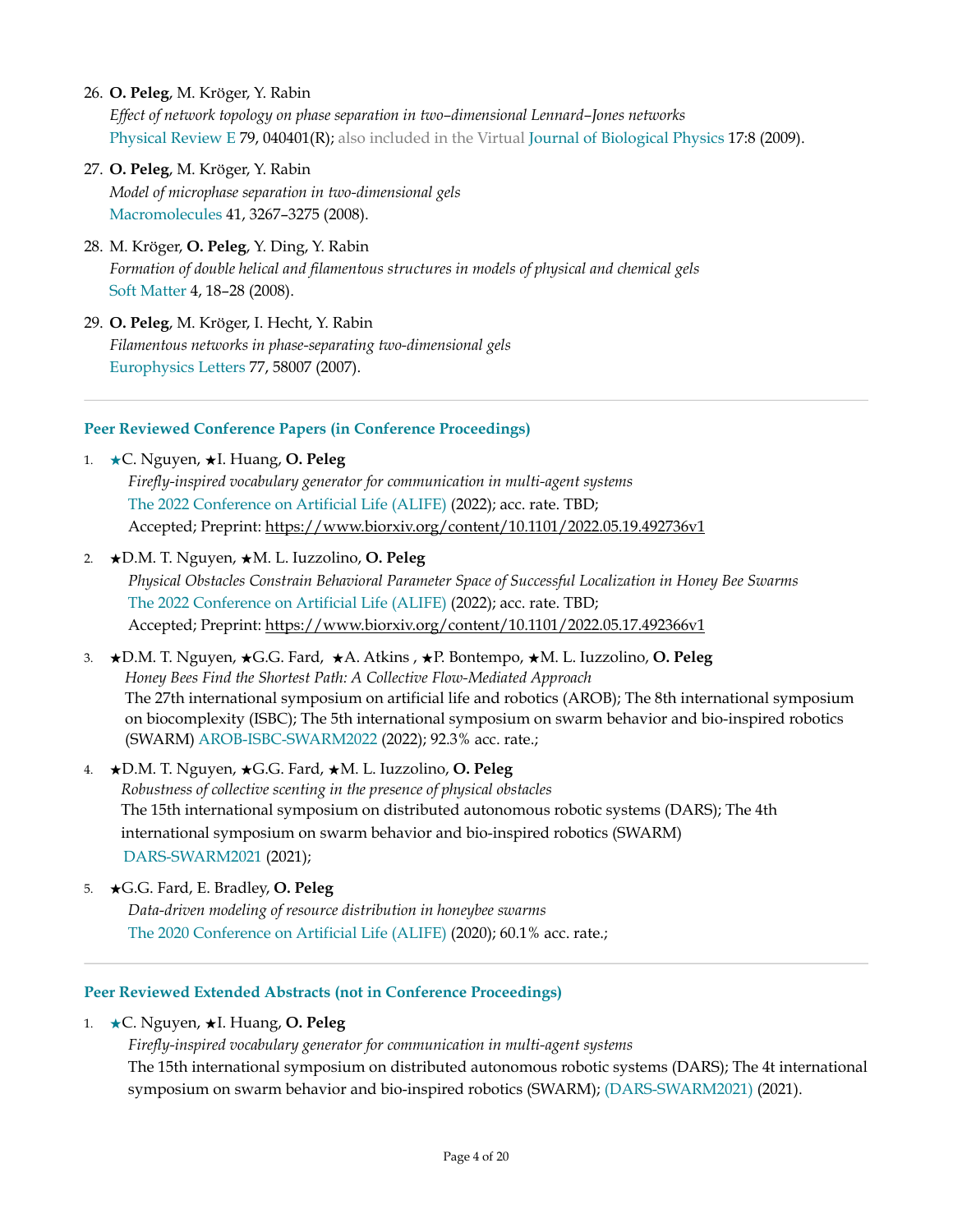- 2. ★G.G. Fard, E. Bradley, **O. Peleg** *Data-driven modeling of resource distribution in honeybee swarms* Collective Intelligence (CI) (2020).
- 3. ★G.G. Fard, E. Bradley, O. Peleg *An Integrated Experimental-modeling Approach to Resource Sharing in Honeybee Swarms* Robotic-inspired Biology workshop at the International Conference on Intelligent Robots and Systems (IROS) (2020).
- 4. ★D.M. T. Nguyen, ★M. L. Iuzzolino, ★A. Mankel, K. Bozek, G. J. Stephens, **O. Peleg** *Flow-mediated olfactory communication in honey bee swarms* Robotic-inspired Biology workshop at the International Conference on Intelligent Robots and Systems (IROS) (2020).
- 5. ★C. Nguyen, ★I. Huang, **O. Peleg** *Firefly-inspired vocabulary generator for communication in multi-agent systems* Robotic-inspired Biology workshop at the International Conference on Intelligent Robots and Systems (IROS) (2020).

## **Papers In Preparation / Under Peer Review**

- 1. ★G. Gharooni Fard, ★Daisy Zhang, Francisco López Jiménez, **O. Peleg** *Honeycomb crystallography: Experiment-theory approach for bee comb formation under geometric frustrations* In revisions (2022) Preprint:<https://www.biorxiv.org/content/10.1101/2022.03.13.484106v1>
- 2. ★O. Shishkov, **O. Peleg** *Beyond social insects: Soft, dense, and active invertebrate aggregations*  In Revisions (2022)
- 3. ★R. Sarfati, K. Joshi, ★O. Martin, ★J.C. Hayes, S. Iyer-Biswas, **O. Peleg** *Emergent periodicity in the collective synchronous flashing of fireflies* Submitted (2022) Preprint: <https://www.biorxiv.org/content/10.1101/2022.03.09.483608v1>
- 4. ★O. Shishkov, ★C. Chen, ★C.A. Madonna, Kaushik Jayaram, **O. Peleg** *Strength-mass scaling law governs mass distribution inside honey bee swarms* Submitted (2022) Preprint: <https://www.biorxiv.org/content/10.1101/2022.03.11.484032v1>
- 5. ★R. Sarfati, **O. Peleg** *Chimera states among synchronous fireflies* Submitted (2022) Preprint: <https://www.biorxiv.org/content/10.1101/2022.05.12.491720v1>

6. ★R. Sarfati, **O. Peleg**

*Calibration-free 3D reconstruction of firefly trajectories from 360-degree cameras* In preparation (2022) Preprint:<https://www.biorxiv.org/content/10.1101/2021.04.07.438867v1>

#### 7. C. Kempes, **O. Peleg**

*On the hidden physics of social aggregations*  In preparation (2022)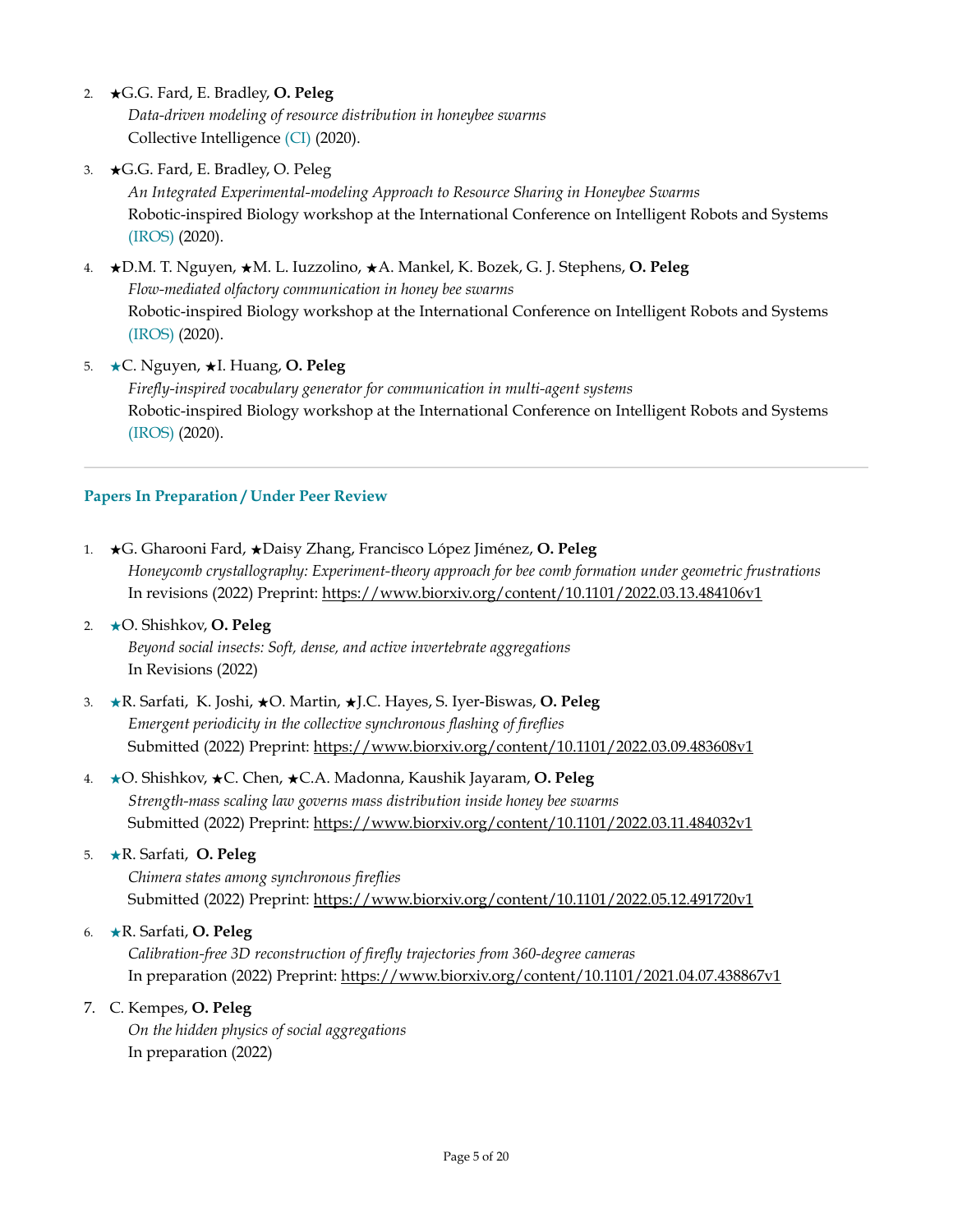#### **Conference and Seminar Talks**

- **[P]** Plenary **[I]** Invited **[C]** Contributed; *Only listing talks delivered by Peleg*
- 1.**[I]** Title: TBD. Banff International Research Station workshop on "Mathematics of Emergent Dynamics in Active Living Systems"(2023)
- 2.**[I]** Title: Emergent Spatiotemporal Patterns in Insect Swarms. Gordon Research Conference Stochastic Physics in Biology: Bridging Experiments and Theories (2023)
- 3.**[P]** Title: Physical Computation in Insect Swarms. NetSci 2022 satellite "Multiscale & Integrative compleX Networks: EXperiments & Theories" (2022)
- 4.**[I]** Physical Computation in Insect Swarms. Computations in Science Seminars, University of Chicago, IL, USA (2022)
- 5.**[I]** Titles : (1)Collective ecophysiology in bee swarms, (2)The physics of firefly communication. 2022 Complex Systems Summer School, Santa Fe Institute (2022)
- 6.**[I]** Physical Computation in Insect Swarms. Seminar, Santa Fe Institute (2022)
- 7.**[C]** Title: Three-dimensional tracking: Insights into firefly behavior and conservation. Computations in Science Seminars, The International Firefly Symposium 2022 (IFS2022), Lisbon, Portugal (2022)
- 8.**[I]** Title: Visual communication in dense firefly swarms. Computer Vision and Pattern Recognition Conference (CVPR) 2022, workshop on "Multi-Agent Behavior Modeling"(2022)
- 9.**[I]** Title: Physical Computation in Insect Swarms. University of British Columbia, Math-Biology Seminar Series (2022)
- 10.**[I]** Title: The Physics of Firefly Communications: Principles and Predictions. Quantitative Ecology/Ethology/ Evolution Discussions (QED) Harvard University (2022)
- 11.**[I]** Title: Physical Computation in Insect Swarms. Department of Engineering Sciences and Applied Mathematics, Northwestern University, Theoretical Physics of Biological Systems Seminar Series (2022)
- 12.**[I]** Title: The Physics of Firefly Communications: Principles and Predictions. Santa Fe Institute, workshop on "Constructing and Deconstructing Collectives: Signals to Space to Society"(2022)
- 13.**[I]** Title: Physical Computation in Insect Swarms. Institute for Pure and Applied Mathematics (IPAM) at UCLA, workshop on "Mathematics of Intelligences"(2022)
- 14.**[I]** Title: Physical Computation in Insect Swarms. International Union for the Study of Social Insects (IUSSI) Annual Meeting, Symposium on Advances in Collective Behavior (2022)
- 15.**[I]** Title: Physical Computation in Insect Swarms. Clore Seminar on Soft and Biological Physics, Weizmann Institute of Science, Israel (2021)
- 16.**[I]** Title: Physical Computation in Insect Swarms. Department Colloquium, Applied Mathematics Department, CU Boulder (2021)
- 17.**[I]** Title: Physical Computation in Insect Swarms. Condensed Living Matter Seminar, Physics Department, University of Pennsylvania (2021)
- 18.**[I]** Title: Physical Computation in Insect Swarms. Physics of Behavior Symposium, CUNY/Princeton Initiative for the Theoretical Sciences (2021)
- 19.**[I]** Title: Physical Computation in Insect Swarms. Department Colloquium, Physics Department, CU Boulder (2021)
- 20.**[I]** Title: Collective Ecophysiology and Physics of Honey Bee Swarms. Ernst Strüngmann Institute at Max Planck Society (Frankfurt, Geremany), Systems Neuroscience Conference (ESI SyNC) (2021)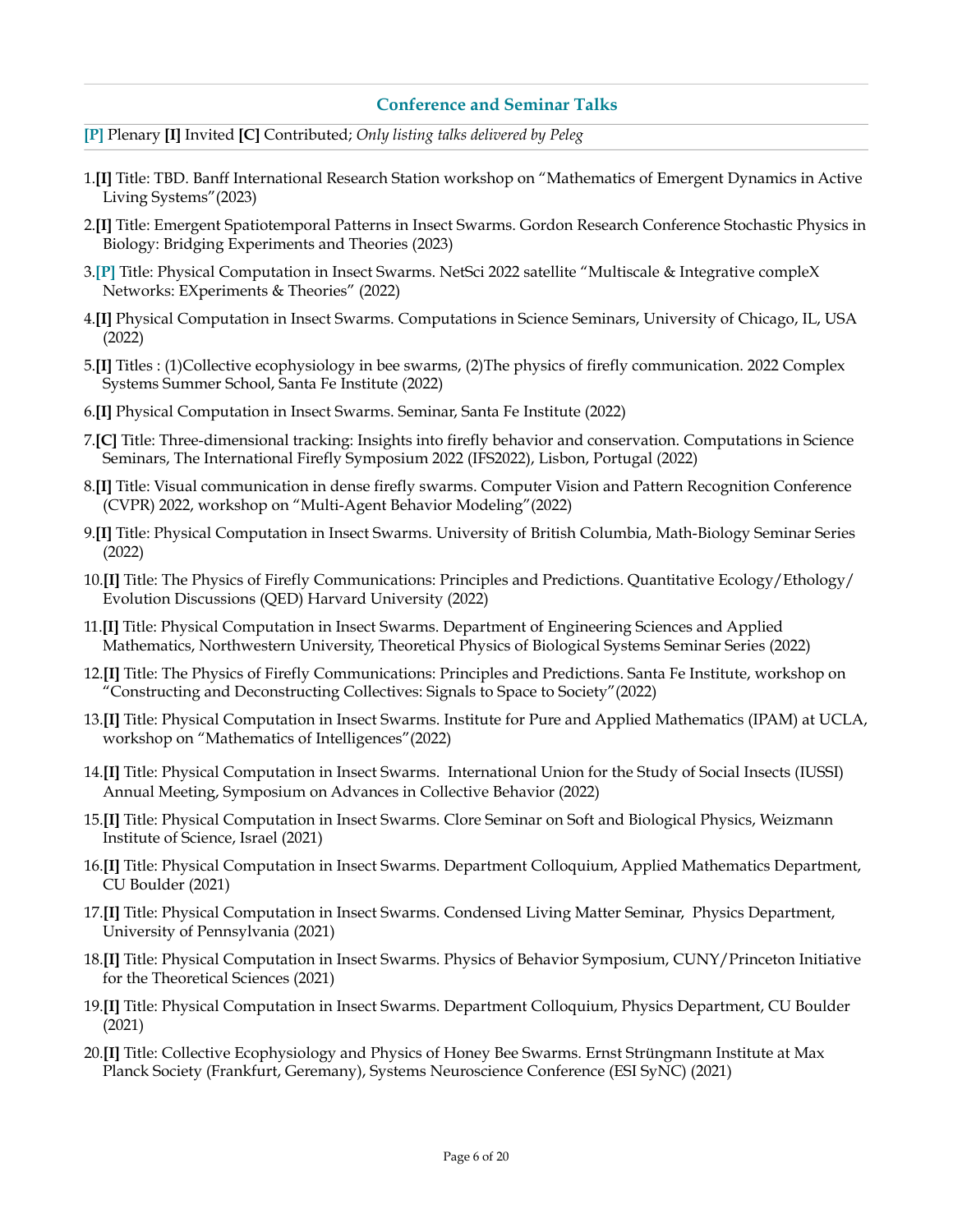- 21.**[I]** Title: Physical Computation in Insect Swarms. University College London, Symposium on Smartish: How Dumb Agents Act Clever Together (2021)
- 22.**[I]** Title: Physical Computation in Insect Swarms. Department Colloquium, Computer Science Department, CU Boulder (2021)
- 23.**[I]** Title: Collective Ecophysiology and Physics of Honey Bee Swarms. University of Cambridge, Theory of Living Matter Seminar (2021)
- 24.**[I]** Title: The Physics of Firefly Communications: Principles and Predictions. American Physical Society (APS) March Meeting Symposium on Living timekeepers: Precision measurements, emergent simplicities and physics theory (2021)
- 25.**[I]** Title: Collective Ecophysiology and Physics in Bee Swarms . Institute of Integrative Biology (D-USYS) at ETH Zurich (2021)
- 26.**[I]** Title: Spatio-temporal Reconstruction of Emergent Flash Synchronization in Firefly Wwarms. The Bell Edwards Geographic Data Institute Seminar. School of Geography and Sustainable Development, University of St Andrews in Scotland (2021)
- 27.**[I]** Title: On Growth and Form of Dense Insect Aggregations. South American Institute for Fundamental Research (ICTP-SAIFR) Complex Systems Seminar. Institute of Theoretical Physics of São Paulo State University, Brazil (2021)
- 28.**[I]** Title: Collective Ecophysiology and Physics of Honeybees. Virtual Systems Neuroecology Seminar Series (2021)
- 29.**[P]** Collective Ecophysiology and Physics of Honeybees. IEEE International Conference on Advanced Networks and Telecommunications Systems (ANTS) (2020)
- 30.**[I]** Insect Aggregations. Online Course "Complexity Interactive", Santa Fe Institute (2020)
- 31.**[I]** Mechanical Hive Mind. Centre for the Advanced Study of Collective Behaviour (CASCB) at the University of Konstanz (2020)
- 32.**[I]** Flow-Mediated Olfactory Communication in Honey Bee Swarms. Virtual American Mathematical Society (AMS) MS Fall Southeastern Sectional Meeting (2020)
- 33.**[I]** On Growth and Form of Dense Insect Aggregations. Theory and Modeling of Living Systems Workshop on (What) can soft matter physics teach us about biological function? Emory University (2020)
- 34. **[I]** Mechanical Hive Mind. Virtual Biological Physics/Physical Biology (BPPB) Seminar (2020)
- 35.**[P]** Collective Ecophysiology and Physics of Honeybees. The 10th International Conference on Complex Systems (2020)
- 36.**[C]** Data-driven Modeling of Resource Distribution in Honeybee Swarms. The 2020 Conference on Artificial Life (ALIFE) (2020)
- 37.**[C]** Data-driven Modeling of Resource Distribution in Honeybee Swarms. Association for Computing Machinery (ACM )Collective Intelligence 2020 (2020)
- 38.**[I]** Collective Aggregation via Directed Pheromone Signaling in Honeybee Swarms. Society for Industrial and Applied Mathematics (SIAM) Conference on the Life Sciences (2020)
- 39.**[C]** Collective Aggregation via Directed Pheromone Signaling in Honeybee Swarms. American Physical Society (APS) March Meeting (2020)
- 40.**[I]** Collective Ecophysiology and Physics of Honeybees. Nonlinear Science & Mathematical Physics Seminar Series, Georgia Institute of Technology, GA, USA (2020)
- 41.**[I]** Collective Ecophysiology and Physics of Honeybees. Physics Colloquium, Emory University, GA, USA (2020)
- 42.**[I]** Collective Ecophysiology and Physics of Honeybees. Institute of Cognitive Science Colloquium, University of Colorado Boulder, CO, USA (2020)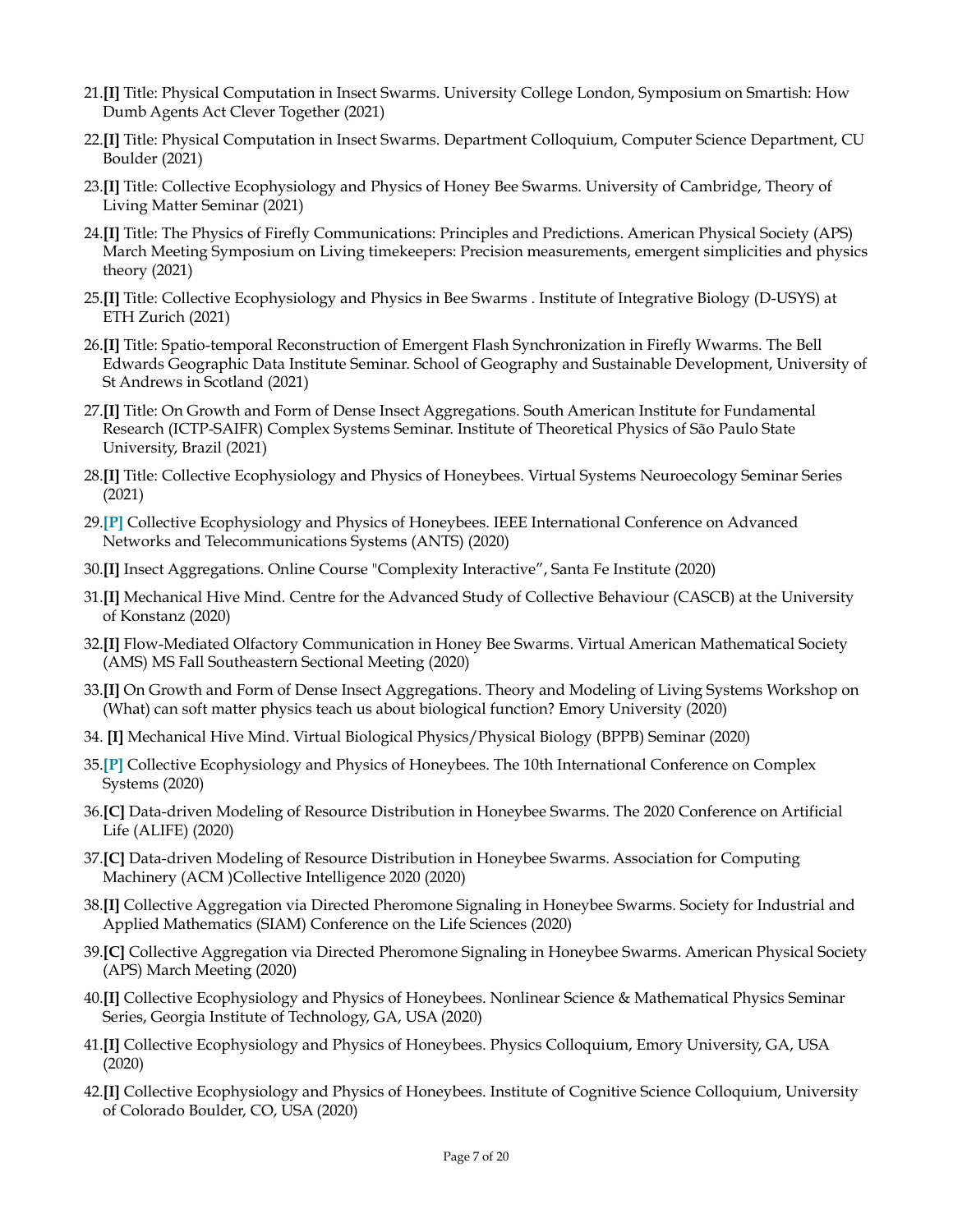- 43.**[I]** Collective Ecophysiology and Physics of Honeybees. Ecology and Evolutionary Biology Seminar, Princeton University, NJ, USA (2019)
- 44.**[C]** Collective Mechanical Adaptation of Honeybee Swarms. Society for Industrial and Applied Mathematics (SIAM) Conference on Dynamical Systems (2019)
- 45.**[I]** Physics of Social Insects. Computations in Science Seminars, University of Chicago, IL, USA (2019)
- 46.**[I]** Physics of Social Insects. Center for Nonlinear Studies Colloquia, Los Alamos National Laboratory, NM, USA (2019)
- 47.**[C]** Collective Physical Computation in Honeybee Swarms. Workshop on What is Biological Computation?, Santa Fe Institute (SFI), USA (2019)
- 48.**[I]** Collective Mechanical Adaptation of Honeybee Swarms. American Physical Society (APS) March Meeting (2019)
- 49.**[I]** Physics of Social Insects. The Boulder School in Condensed Matter and Materials Physics, CO, USA (2019)
- 50.**[I]** Collective Adaptation in Honeybee Swarms. Bio-mechanics workshop on Cell membrane dynamics and micro-circulation in tissue, University of Oslo, Norway (2018)
- 51.**[I]** The Physics of Disordered Living Systems: Collective Adaptation in Honeybee Swarms. PIER Graduate Week, University of Hamburg, Germany (2018)
- 52.**[I]** Intrinsically Disordered Living Systems. Santa Fe Institute Seminar, NM, USA (2018)
- 53.**[I]** Collective Ecophysiology and Physics of Honeybees. Active Matter Workshop, University of Colorado Boulder CO, USA (2018)
- 54.**[I]** Collective Ecophysiology and Physics of Honeybees. Society for Industrial and Applied Mathematics (SIAM) Conference on the Life Sciences (2018)
- 55.**[I]** Collective Mechanical Adaptation of Honeybee Swarms. Robinson Lab Seminar, University of Illinois, Urbana Champaign, IL, USA (2018)
- 56.**[I]** Local Sensing in Disordered Living Systems. Janelia/MSRI Summer Graduate School on Mathematical Analysis of Behavior VA, USA (2018)
- 57.**[C]** Collective Mechanical Adaptation of Honeybee Swarms. Dynamics Days, CO, USA (2018)
- 58.**[I]** Honeybee Collective Behavior. Summer Program of the Aspen Center for Physics (ACP), CO, USA (2018)
- 59.**[I]** Collective Ecophysiology and Physics of Social Insects. Quantitative Biology (QBio) Seminar, University of California San Diego, CA, USA (2018)
- 60.**[I]** Collective Mechanical Adaptation of Honeybee Swarms. Bioinformatics Supergroup Seminar, University of Colorado Boulder, CO, USA (2018)
- 61.**[C]** Collective Mechanical Adaptation of Honeybee Swarms. Distributed, Collective Computation in Biological and Artificial Systems Meeting, Janelia Research Campus, VA, USA (2018)
- 62.**[I]** Collective Mechanical Adaptation of Honeybee Swarms. 2nd Week on Complexity Sciences at C3-UNAM, Mexico City, Mexico (2018)
- 63.**[I]** Local Sensing in Disordered Living Systems. Biophysics Seminar Series, Princeton University, NJ, USA (2017)
- 64.**[I]** Local Sensing in Disordered Living Systems. Mechanical Engineering Special Seminar, MIT, MA, USA (2017)
- 65.**[I]** Local Sensing in Disordered Living Systems. Complex Systems Seminar, University of Michigan, MI, USA (2017)
- 66.**[I]** Local Sensing in Disordered Living Systems. BioFrontiers Symposium and Computer Science Colloquium, University of Colorado Boulder, CO, USA (2017)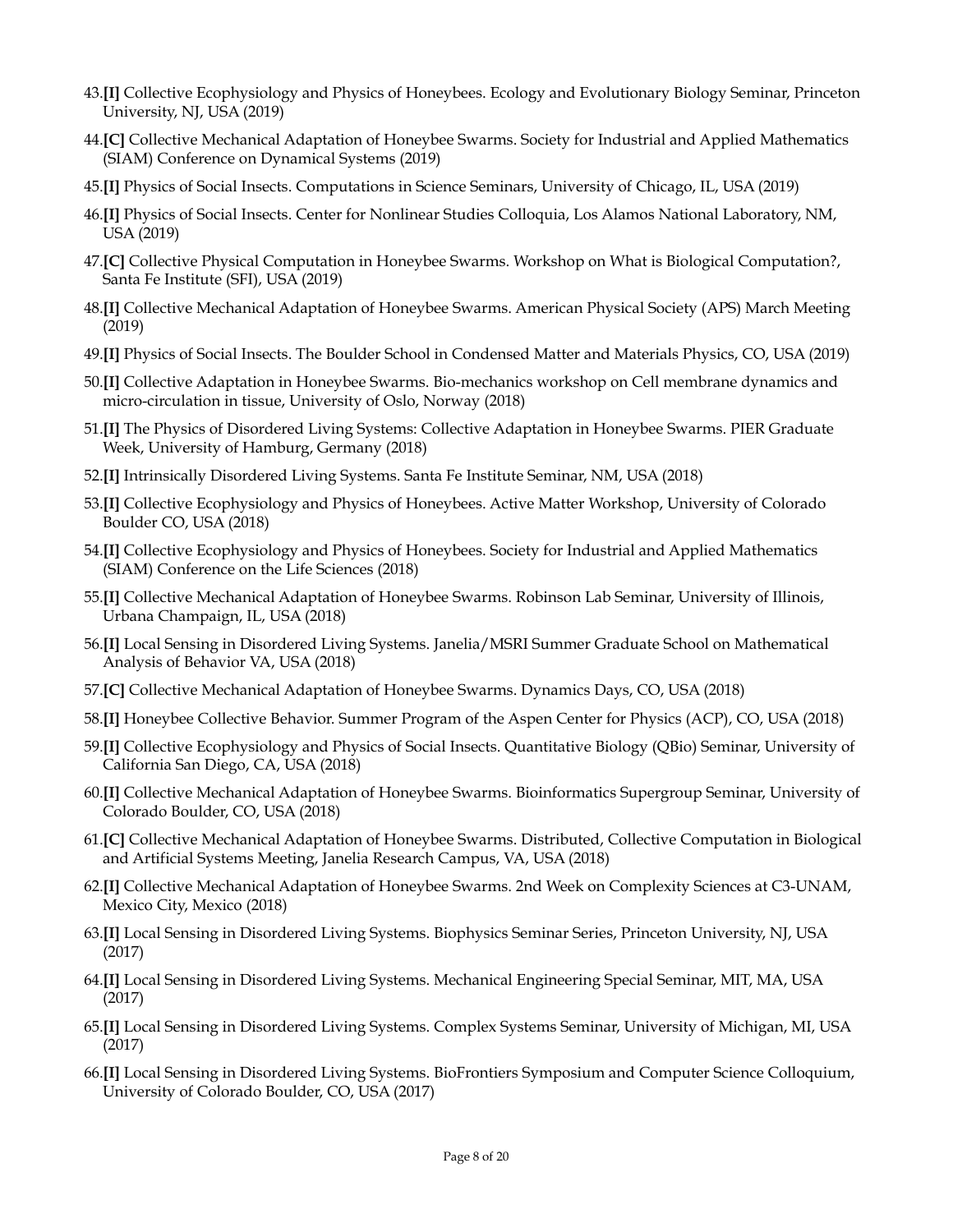- 67.**[C]** Mechanical Adaptation in Adhesive Bee Swarms. American Physical Society (APS) March Meeting, LA, USA (2017)
- 68.**[C]** How a Bee Swarm Adapts to Dynamic Mechanical Stress. Society for Integrative and Comparative Biology (SICB) Annual Meeting, LA, USA (2017)
- 69.**[C]** Optimal Switching between Geocentric and Egocentric Strategies in Navigation. Insect Navigation Workshop, Janelia Research Campus, VA, USA (2016)
- 70.**[C]** Ecophysiology of Honeybee Swarms. 18th Annual Greater Boston Area Statistical Mechanics Meeting, Brandeis University MA, USA (2016)
- 71.**[C]** Dynamic Morphology in Honeybee Swarms. Annual Meeting of the International Physics of Living Systems (iPoLS) Network, Harvard University MA, USA (2016)
- 72.**[C]** Dynamic Morphology in Honeybee Swarms. Workshop on Active and Smart Matter: A New Frontier for Science and Engineering, Syracuse University, NY, USA (2016)
- 73.**[C]** Dynamic Morphology in Honeybee Swarms. Workshop on Social Insects In the North East Regions, Pennsylvania State University, PA, USA (2016)
- 74.**[I]** Systems Biophysics of Protein–Protein Interactions. Green Center for Systems Biology, Texas University Southwestern Medical Center TX, USA (2015)
- 75.**[C]** Optimal Intermittent Reorientation in Insect Navigation. Gordon Research Conference on Stochastic Physics in Biology, CA, USA (2015)
- 76.**[C]** Evolution of Specificity in Protein-Protein Interactions. 16th Annual Greater Boston Area Statistical Mechanics Meeting, Brandeis University, MA, USA (2015)

## Teaching Experience

Quantitative Approaches to Behavior, Champalimaud Centre for the Unknown (CAJAL) Lisbon, Portugal; Summer 2022

CSCI–5/4314, Dynamic Models in Biology, University of Colorado at Boulder; Springs 2019-2023

CSCI–5423, Bio–inspired Multi–agent Systems, University of Colorado at Boulder; Springs 2018-2023

Bio-Math REU Program, The University of North Carolina at Greensboro; Summer 2019

Summer Graduate School on Mathematical Analysis of Behavior, Janelia Research Campus/MSRI; Summer 2018

CSE Capstone Project Course, Harvard University; Spring 2016

Inverse Problems in Science and Engineering, Harvard University; Spring 2016

2014 Brains, Minds and Machines Summer Course, The Marine Biological Laboratory; Summer 2014

Laboratory Course in Simulation Methods, Department of Materials, ETH Zürich; Fall 2009, 2011

Computational Polymer Physics, ETH Zürich; Springs 2008-2010

Programming and Simulation Techniques in Materials Science, ETH Zürich; Spring 2008

Computational Physics, Bar–Ilan University; Winter 2007, Numerical Analysis, Bar–Ilan University; Winter 2006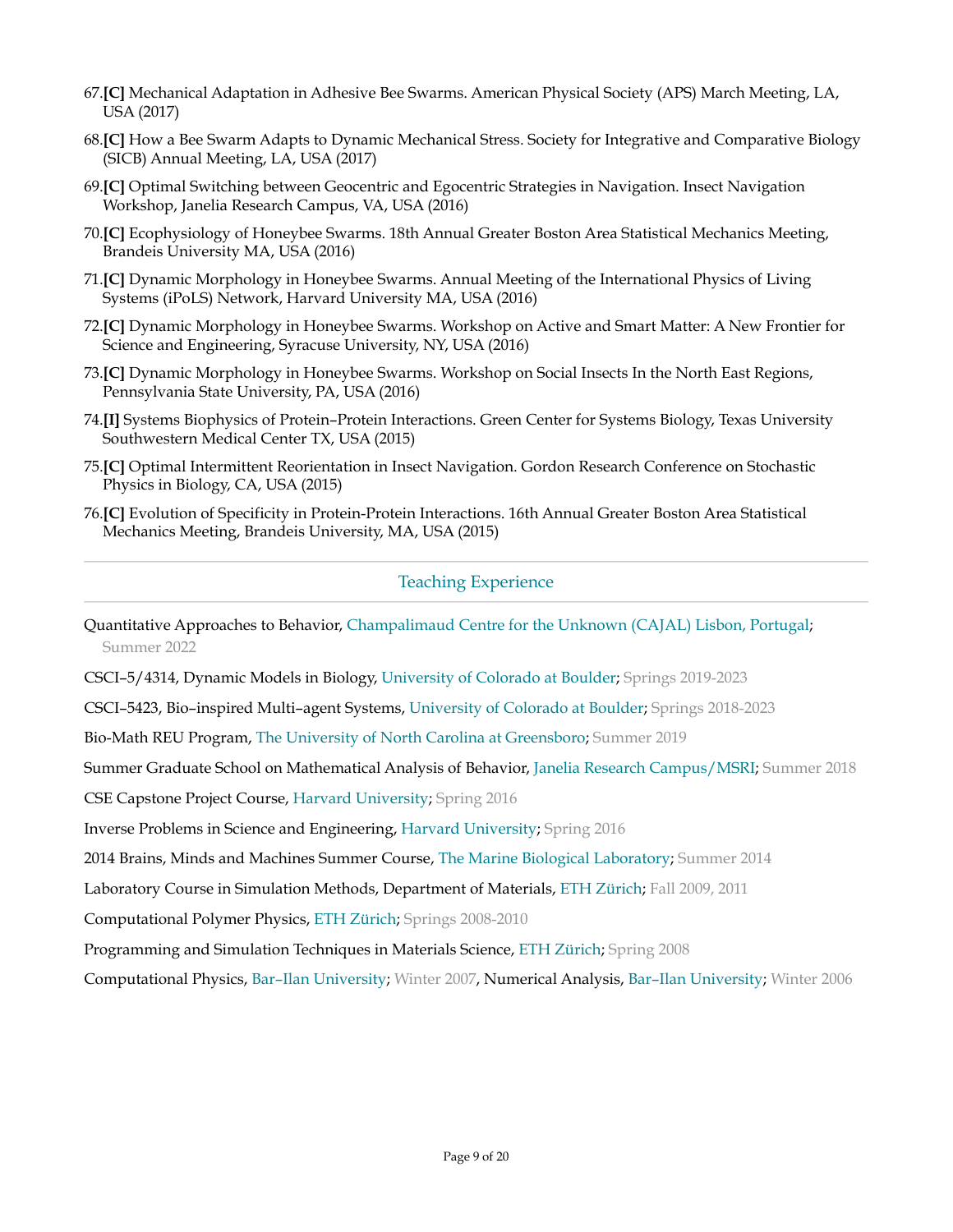## Mentoring Activities

#### Postdoctoral Researchers

- 2020–Present Dr. Olga Shishkov, Project: Spatiotemporal Integration and Propagation of Mechanical Signals in Honeybee Swarms: 3D structure reconstruction via x–ray 2019–Present Dr. Raphael Sarfati, Project: Physics and Information Theory of Firefly Communication
- 2019–Present Dr. Chantal Nguyen, Project: Trade–offs in Rapid Plant Movement
- 2018–2020 Dr. Gary K. Nave, Project: Self–organized mechanical load bearing in bee and ant swarms

#### Ph.D Students

- 2020–Present Owen Martin, Computer Science PhD Program, CU Boulder. Project: Physics and Information Theory of Firefly Communication
- 2018–Present Golnar G. Fard, co–advised with Prof. Elizabeth Bradley, Computer Science PhD Program, CU Boulder. Project: Efficiency of Food Distribution via Trophallaxis in Honeybees
- 2018–2022 Dieu My Nguyen, IQ Biology PhD Program, and the Computer Science PhD Program, CU Boulder Project: Adaptive Pheromone Communication Networks in Honeybees

#### Graduate Rotations and Short Term Projects

| 2021 Fall   | Ryan Senne, Rotation IQ Biology PhD Program at CU Boulder                                                                                                  |
|-------------|------------------------------------------------------------------------------------------------------------------------------------------------------------|
| 2021 Fall   | Aubry Kroger, Independent Study EE MS Program at CU Boulder                                                                                                |
| 2020-2021   | Sanskar Katiyar, Independent Study CS MS Program at CU Boulder                                                                                             |
| 2020 Fall   | Claire Powers, Rotation IQ Biology PhD Program at CU Boulder                                                                                               |
|             | 2020 Summer Katherine Gruenewald, Research Assistant, CU Boulder                                                                                           |
| 2020 Spring | Ellen Marie Waddle, Liam Friar, Tristan Caro, Jack Gugel, Team-Science Project, Co-supervised<br>with Prof. Dan Doak, IQ Biology PhD Program at CU Boulder |
| 2020 Spring | Isabella Huang, Independent Study CS MS Program at CU Boulder                                                                                              |
| 2019 Fall   | Ellen Marie Waddle, Rotation IQ Biology PhD Program at CU Boulder                                                                                          |
| 2019 Fall   | Aaron Mankel, Independent Study CS MS Program at CU Boulder                                                                                                |
| 2019 Fall   | Rajarshi Basak, Independent Study CS MS Program at CU Boulder                                                                                              |
| 2019 Spring | Chan Lee, Independent Study MS Program at CU Boulder                                                                                                       |
| 2018 Fall   | Kathleen Murphy, Rotation IQ Biology PhD Program at CU Boulder                                                                                             |
| 2018 Fall   | Sierra Jech, Rotation IQ Biology PhD Program at CU Boulder                                                                                                 |
| 2018 Fall   | Dieu My Nguyen, Independent Study CS PhD Program at CU Boulder                                                                                             |
| 2018 Fall   | Timothy Thorn, Rotation IQ Biology PhD Program at CU Boulder                                                                                               |
| 2018        | Lisa Natale, EBio PhD Program at CU Boulder                                                                                                                |
|             | 2018 Summer Nina Ning, Feng Ling, and Samantha Hill, Janelia/MSRI Summer Graduate School on<br>Mathematical Analysis of Behavior                           |
| 2018 Spring | Scott Nordstrom, Rotation IQ Biology PhD Program at CU Boulder                                                                                             |
| 2018 Spring | Grant Vogel, Rotation IQ Biology PhD Program at CU Boulder                                                                                                 |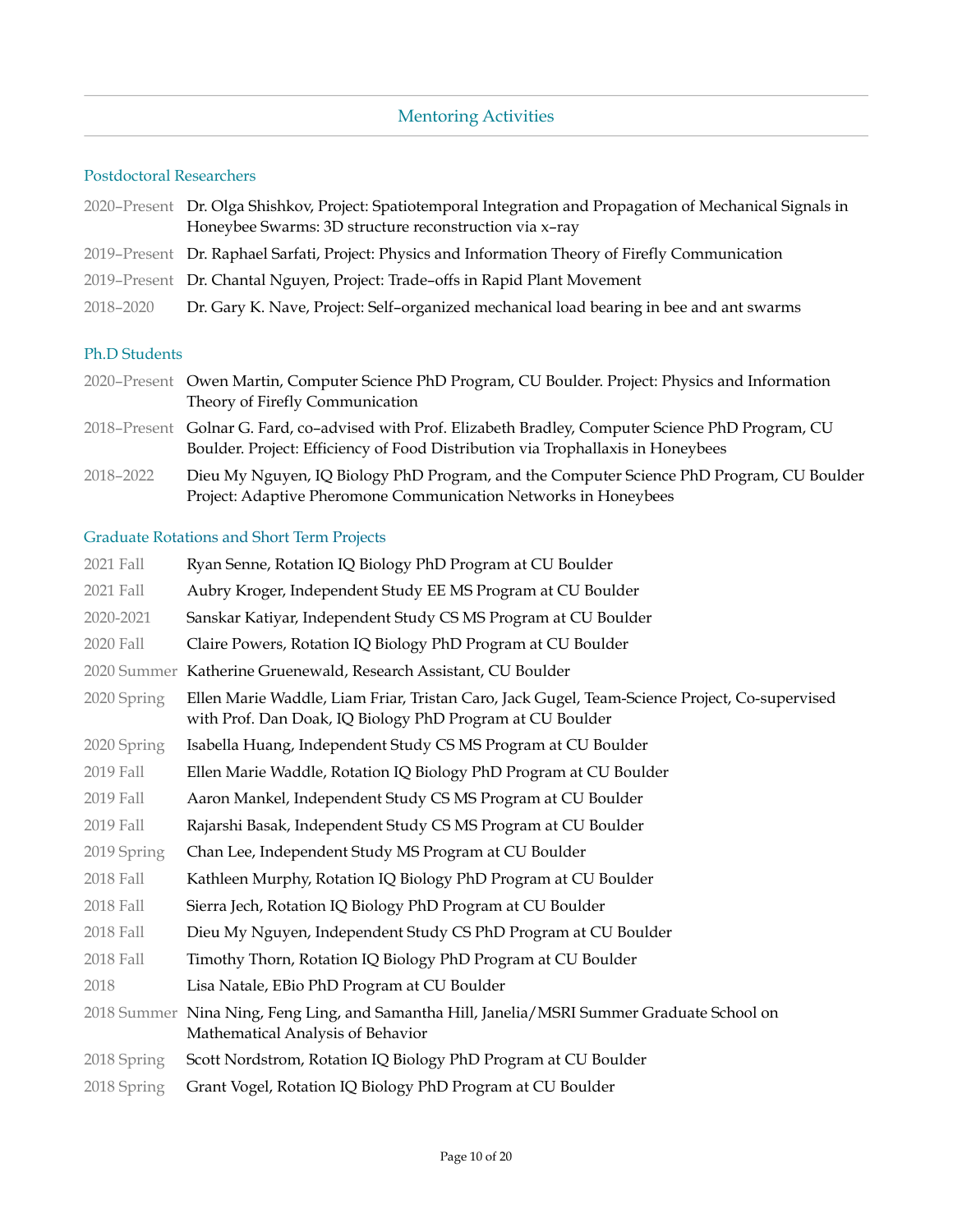| 2018 Fall   | Ashwin Sankaralingam, Independent Study MS Program at CU Boulder |
|-------------|------------------------------------------------------------------|
| 2018 Spring | Shayon Gupta, Independent Study MS Program at CU Boulder         |

## Post-Bachelor Students

| 2021-2022 | Erica Maul, Post-Bachelor Research Assistant                         |
|-----------|----------------------------------------------------------------------|
| 2018-2020 | Julie Hayes, Post-Bachelor Program in Computer Science at CU Boulder |

## Undergraduate Students

|           | 2022 Summer Maridith Stading, , Summer Program for Undergraduate Research (SPUR), CU Boulder                                                    |
|-----------|-------------------------------------------------------------------------------------------------------------------------------------------------|
|           | 2022 Summer Allison Dickie, Bachelor of Arts - BA, Pre-Medicine/Pre-Medical Studies, CU Boulder                                                 |
|           | 2022 Summer Carrisa Mayo, Bachelor of Statistics & Data Science and Computer Science, CU Boulder                                                |
| 2021-2022 | Skylar Gale, Discovery Learning Apprenticeship (DLA) program and Undergraduate Research<br>Opportunities Program (UROP) program, CU Boulder     |
| 2021-2022 | Claire Madonna, Chemical and Biological Engineering, Biological Sciences Initiative (BSI) Scholars<br>Program, CU Boulder                       |
|           | 2021 Summer Alexander Lawson, Mechanical Engineering, CU Boulder                                                                                |
|           | 2021 Summer Claire Madonna, Chemical and Biological Engineering, Summer Program for Undergraduate<br>Research (SPUR), CU Boulder                |
|           | 2021 Summer Patricia Mendoza-Anselmi, Chemical and Biological Engineering, CU Boulder                                                           |
|           | 2021 Summer Ashley Atkins, Mechanical Engineering, CU Boulder                                                                                   |
|           | 2021 Summer Paul Bontempo, Aerospace Engineering, CU Boulder                                                                                    |
| 2020-2021 | Claudia Chen, Discovery Learning Apprenticeship (DLA) program and Undergraduate Research<br>Opportunities Program (UROP) program, CU Boulder    |
| 2019-2020 | Aubrey Kroger, Discovery Learning Apprenticeship (DLA) program, CU Boulder                                                                      |
| 2018-2019 | Christopher Mulligan, Undergraduate Research Opportunities Program (UROP) program, co-<br>advised with Dr. Ed Chuong, CU Boulder                |
|           | 2019 Summer Hadley Bell Tallackson, Chemical and Biological Engineering, Summer Program for<br>Undergraduate Research (SPUR), CU Boulder        |
|           | 2019 Summer Spencer Moore, Matthew Miller, Maya Brody, REU program at UNC Greensboro, USA                                                       |
| 2018-2020 | Aaron Mankel, Bachelor of Science in Physics Program at CU Boulder                                                                              |
| 2018-2019 | Brianna Boeyink, Discovery Learning Apprenticeship (DLA) Program at CU Boulder                                                                  |
| 2018-2019 | Huy Tran, Bachelor Program in Chemical and Biological Engineering at CU Boulder                                                                 |
|           | 2018 Summer Chloe Bruce, Summer Program for Undergraduate Research at University of Colorado Boulder                                            |
| 2017      | Dominic Bosco, Ethan Hobbs, Rebecca Wayne, James Worsham, Harvard Paulson School of<br>Engineering and Applied Sciences TRiCAM research program |
| 2015-2016 | Aditya Raguram, Harvard Paulson School of Engineering and Applied Sciences REU program                                                          |
|           |                                                                                                                                                 |

## High-school Students

|           | 2022 Summer Ricky Yang and Olaya Garcia-Grau, the Summer 2022 STEM Research Experience, CU Boulder |
|-----------|----------------------------------------------------------------------------------------------------|
| 2020-2022 | Daisy Zhang, ATHENA By WiSTEM Summer Program                                                       |
| 2018-2021 | Charlotte Gorgemans, Boulder High School                                                           |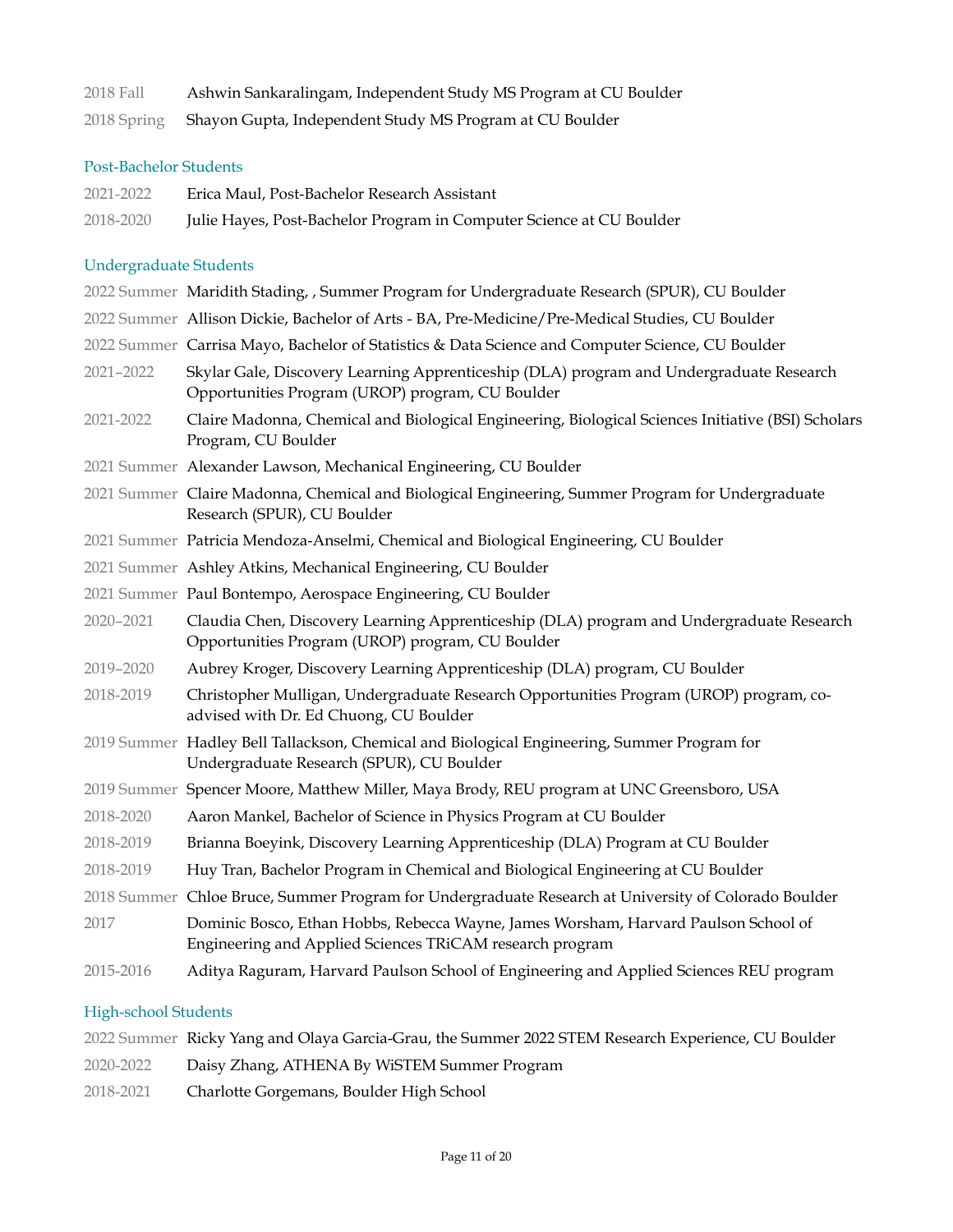2019 Summer Jackson Bremen, April Tong, Sloan Woodberry, CU Science Discovery program, CU Boulder 2018-2019 William (Jake) Hofgard, Boulder High School

#### Graduate Thesis Committees

|           | 2022–Present Ameya G. Prabhune, PhD Program, Physics, CU Boulder                                      |
|-----------|-------------------------------------------------------------------------------------------------------|
|           | 2022–Present Elise Tate, PhD Program, IQBio/Computer Science, CU Boulder                              |
|           | 2022–Present Tzu-Chi Yen, PhD Program, Computer Science, CU Boulder                                   |
|           | 2021–Present Elias Stallardolivera, PhD Program, Environmental and Evolutionary Biology, CU Boulder   |
|           | 2020–Present Justin Trupiano, PhD Program, Emergent Technologies and Media Arts Practices, CU Boulder |
|           | 2020-Present Ellen Waddle, PhD Program, IQBio/Environmental and Evolutionary Biology, CU Boulder      |
| 2021      | Ethan Hobbs, MSc Program, Computer Science, CU Boulder                                                |
| 2021-2022 | Michael Iuzzolino, PhD Program, Computer Science, CU Boulder                                          |
| 2020-2022 | Lyndsey Wong, PhD Program, IQBio/Applied Math, CU Boulder                                             |
| 2019-2021 | Haichao Wu, PhD Program, Chemical Engineering, CU Boulder                                             |
| 2019-2021 | Connor Thompson, PhD Program, Chemical Engineering, CU Boulder                                        |
| 2019-2022 | Katherine Hernandez, PhD Program, Environmental and Evolutionary Biology, CU Boulder                  |
| 2018-2020 | Erin Connor, PhD Program, Civil, Environmental and Architectural Engineering, CU Boulder              |
| 2018-2020 | Ignacio Tripodi, PhD Program, IQBio/Computer Science, CU Boulder                                      |
| 2018-2021 | Abhijit Suresh, PhD Program, Computer Science, CU Boulder                                             |
|           |                                                                                                       |

#### Undergraduate Thesis Committees

- 2020–2021 Skylar Martin, Senior Undergraduate Thesis, BS in Computer Science, Computational Biology Minor, CU Boulder
- 2018 Tyler Schuessler, Honors Thesis, BS in Applied Math, CU Boulder

### Funding

#### Research Grants

| 2022-2025     | Research Cooperation for Science Advancement (RCSA), Cottrell Scholar Award<br>100K USD, Physics of Firefly Communication, grant #28219                                                                                         |
|---------------|---------------------------------------------------------------------------------------------------------------------------------------------------------------------------------------------------------------------------------|
| 2022-2025     | National Science Foundation (NSF), Physics of Living Systems Program<br>499K USD (my portion: 250K USD), Bee-honeycomb Formation under Geometric Frustration<br>(with PI F. L. Jimenez), grant #2210628                         |
| 2021-2022     | National Geographic Society (NGS), AI for Earth Innovation<br>150K USD, High-throughput Automatic Monitoring Tools for Firefly Conservation,<br>grant # NGS-84850T-21 (including 50K USD cloud computing credit from Microsoft) |
| $2021 - 2022$ | Army Research Office (ARO), Mechanical Sciences Division<br>100K USD, Spatiotemporal Integration and Memory of Mechanical Signals in Sensitive Plants,<br>grant #78234-EG                                                       |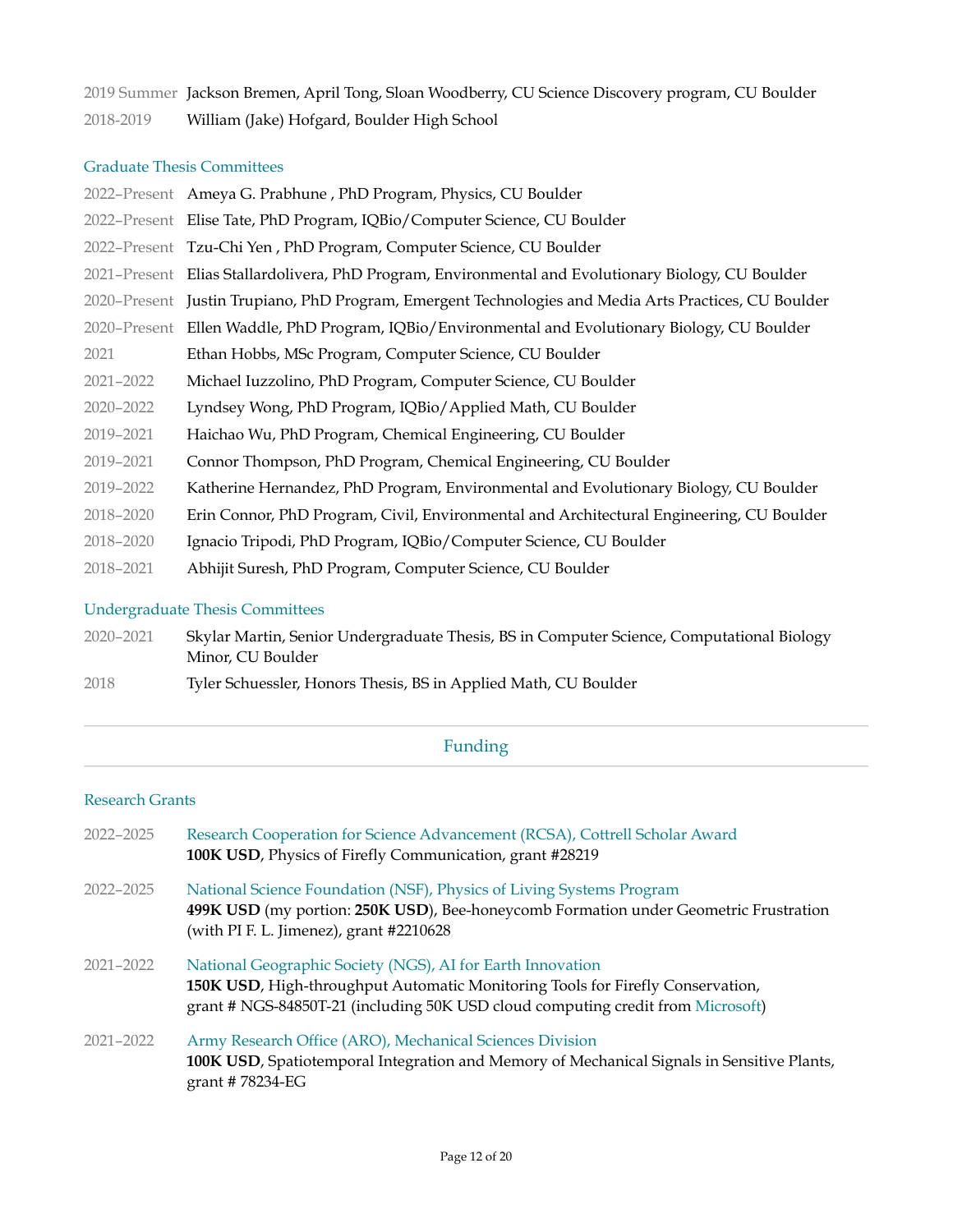| 2020-2023             | National Science Foundation (NSF), Physics of Living Systems Program<br>449K USD, Collective Olfactory Communication in Honeybee Swarms, grant #2014212                                                                               |
|-----------------------|---------------------------------------------------------------------------------------------------------------------------------------------------------------------------------------------------------------------------------------|
| 2020-2022             | CU Boulder, Research and Innovation (RIO), Seed Grant<br>44K USD (my portion: 22K USD), Bee-honeycomb Formation under Geometric Frustration (with<br>Co-PI F. L. Jimenez)                                                             |
| 2019-2022             | Human Frontiers Science Program (HFSP), Young Investigator Grant<br>1.1M USD (my portion: 350K USD), The Dynamics of Information Flow in a Social Network of<br>Mutually Shading Plants (lead PI, with Co PIs Y. Meroz and A. Jordan) |
| 2012-2013             | Swiss National Science Foundation (SNSF), Fellowship for Prospective Researcher<br>44K CHF (~44K USD), Evolutionary Design of Intrinsically Disordered Proteins, grant # PBEZP3<br>1401304                                            |
| <b>Smaller Grants</b> |                                                                                                                                                                                                                                       |
| 2021                  | CU Boulder, Autonomous Systems IRT, 15K USD, Autonomous Synchronization in Firefly Swarms                                                                                                                                             |
| 2021                  | CU Boulder, Multi-functional Materials IRT, 4.5K USD, Biologically-Inspired Self-Organizing<br>Micro-Robotic Swarms (with PI K. Jayaram)                                                                                              |
| 2020-2021             | Google Cloud Platform (GCP) research credits program, 5K USD, Dense Object Tracking in a 2D<br>Honeybee Hive, grant number RRDB-ALJJ-4Y0J-NEMR                                                                                        |
| 2018                  | CU Boulder, Multi-functional Materials IRT, 10K USD, Self-Organized Mechanical Load Bearing in<br>Bee Swarms: 3D Structure Reconstruction via X-ray                                                                                   |
| 2018                  | CU Boulder, Autonomous Systems IRT, 5K USD, Autonomous Distributed Computation in<br>Honeybee Swarms                                                                                                                                  |
| 2016                  | Participant Travel Grant Insect Navigation Workshop, Janelia Research Campus                                                                                                                                                          |
| 2016                  | Junior Scientist Travel Grant Active and Smart Matter, Syracuse University                                                                                                                                                            |
| 2015                  | Contributed Lecture Travel Grant Gordon Research Conference on Stochastic Physics in Biology                                                                                                                                          |
|                       | <b>Awards and Honors</b>                                                                                                                                                                                                              |
| 2022                  | Cottrell Scholar Award of the Research Cooperation for Science Advancement                                                                                                                                                            |
| 2021                  | Junior Scientific Award of the Complex Systems Society "for her contributions to the understanding of<br>collective dynamics"                                                                                                         |
| 2021                  | Paper on firefly synchronization chosen to appear on the cover of Science Advances                                                                                                                                                    |
| 2021                  | Selected as Research & Innovation Office Faculty Fellow at CU Boulder                                                                                                                                                                 |
| 2021                  | Selected as National Geographic Explorer                                                                                                                                                                                              |
| 2020                  | Paper on firefly synchronization chosen to appear on the cover of Journal of Royal Society<br>Interface                                                                                                                               |
| 2019                  | Appointed as External Professor at Santa-Fe Institute                                                                                                                                                                                 |
|                       |                                                                                                                                                                                                                                       |

2019 Elected for Member–at–Large at the Executive Committee of the Division of Biological Physics, American Physical Society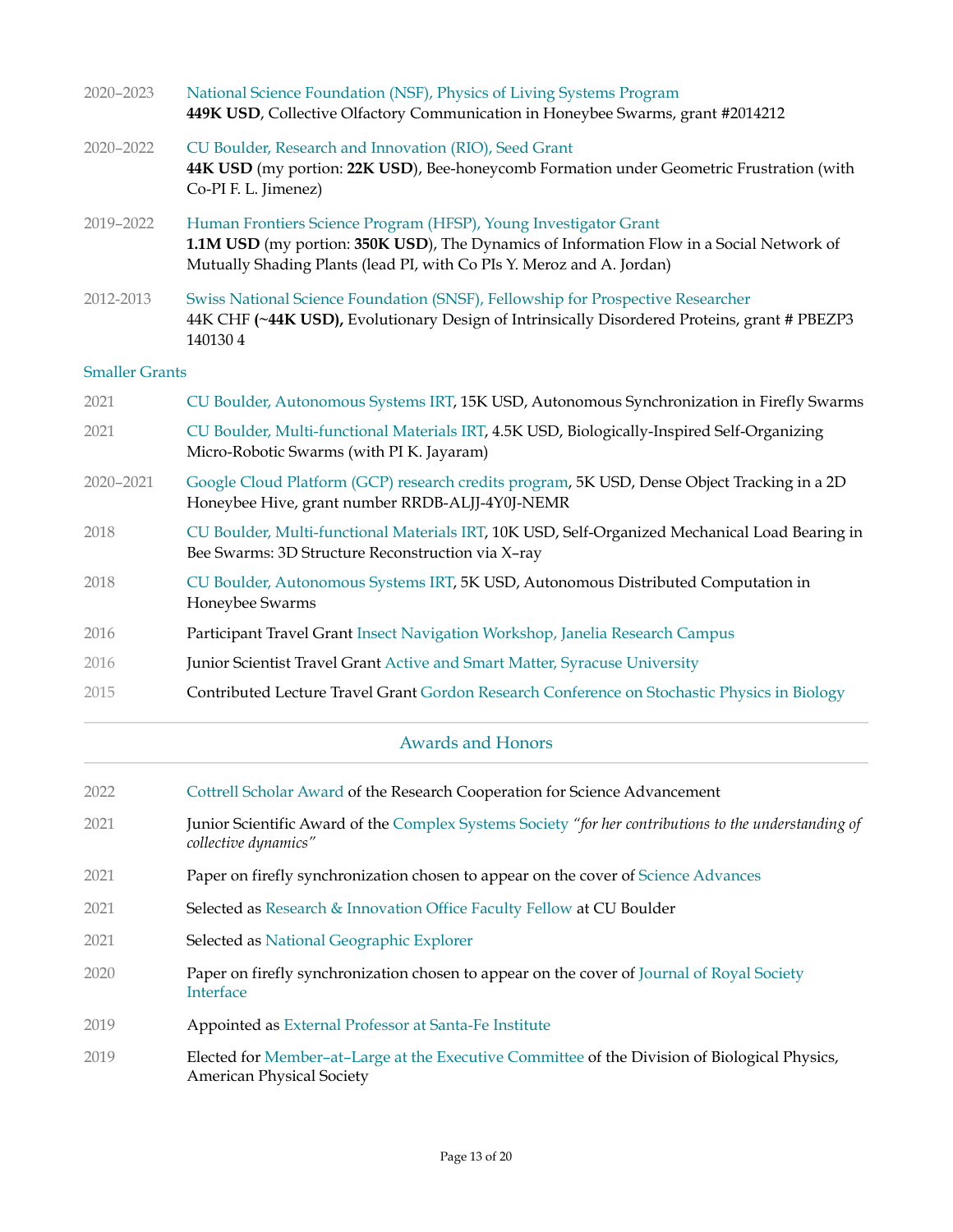| 2016 | Selected to participate at the Rising Stars in Physics workshop, MIT. This workshop brings the next<br>generation of physics academic leaders together https://physicsrisingstars.mit.edu/ |
|------|--------------------------------------------------------------------------------------------------------------------------------------------------------------------------------------------|
| 2015 | Chosen for a Junior Scientist Lecture at the Gordon Conference on Stochastic Physics in Biology                                                                                            |
| 2014 | "Evolution of Specificity in Protein-Protein Interactions" paper chosen to appear on the cover of<br>Biophysical Journal and chosen among Biophysical Journal Best of 2014                 |

**Service** 

#### Journal Peer Review

Nature, eLife, Scientific Reports, Chemical Physics Letters, Polymers, Proceedings of the Royal Society B, Journal of the Royal Society, Interface, Distributed Autonomous Robotic Systems, Physical Biology, Science Advances, Robotics and Autonomous Systems, Animal Behaviour, PLOS Computational Biology, Swarm Intelligence, Nature Ecology and Evolution, Current Biology, Ecological Psychology, Collective Intelligence, Nature Communications Physics, PNAS.

#### Grants and Fellowships Peer Review

| 2021      | Templeton World Charity Foundation, External Reviewer<br>https://www.templetonworldcharity.org/                                           |
|-----------|-------------------------------------------------------------------------------------------------------------------------------------------|
| 2021      | National Science Foundation (NSF), Graduate Research Fellowship Program Panel<br>https://www.nsfgrfp.org/                                 |
| 2021      | National Science Foundation (NSF), Physics Panel<br>https://www.nsf.gov/mps/phy/about.jsp                                                 |
| 2019-2021 | Complexity Postdoctoral Fellows, Santa Fe Institute<br>http://www.santafe.edu/sfifellowship                                               |
| 2021-2022 | RIO Seed Grant, University of Colorado Boulder                                                                                            |
| 2021      | Natural Sciences and Engineering Research Council of Canada (NSERC)<br>https://www.nserc-crsng.gc.ca/Professors-Professeurs/index_eng.asp |
| 2020      | AB Nexus Seed Grant, University of Colorado Boulder<br>https://www.colorado.edu/researchinnovation/2020/08/06/ab-nexus                    |
| 2019      | American Chemical Society (ACS) Petroleum Research Fund (PRF) www.acs.org/content/acs/en/<br>funding-and-awards/grants                    |

#### Editorial

| 2021      | Guest Associate Editor, PLOS Computational Biology                                                     |
|-----------|--------------------------------------------------------------------------------------------------------|
| 2020-2021 | Guest Associate Editor, the journal of <i>Frontiers in Physics</i> , special topic: "Physics of Social |
|           | <b>Interactions"</b> https://www.frontiersin.org/research-topics/16040/physics-of-social-interactions  |

#### Scientific Meetings

| 2022 | Member, Program Committee of ANTS 2022 - 13th International Conference on Swarm Intelligence                             |
|------|--------------------------------------------------------------------------------------------------------------------------|
| 2022 | Member, Program Committee of the international symposium on distributed autonomous robotic<br>systems $2022 - DARS 2022$ |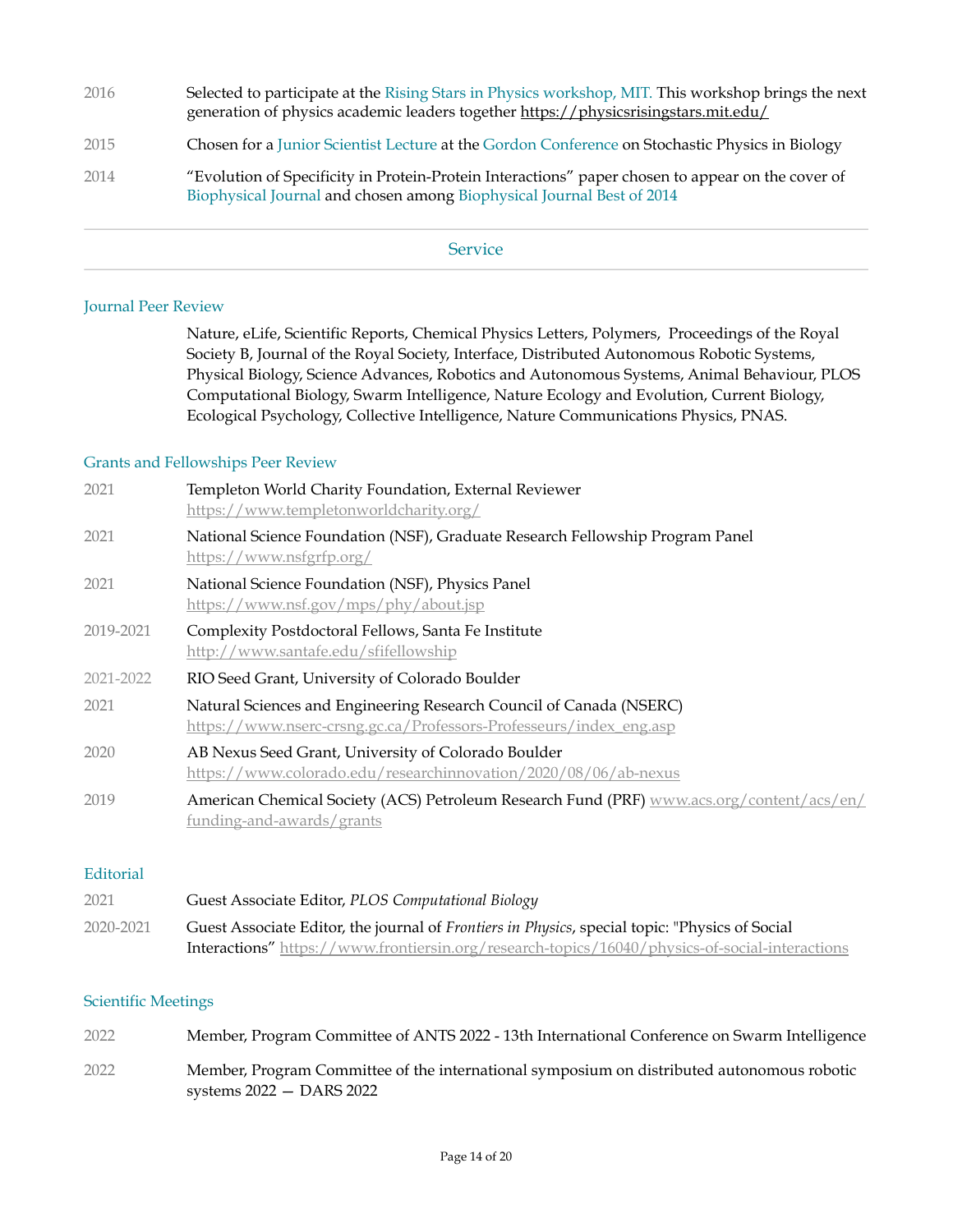| 2022                          | Co-Director, Cajal Course-Quantitative Approaches to Behavior, Lisbon Portugal (with B. de<br>Bivort, G. Berman, G. de Polavieja and G. Stephens)                                                                                             |
|-------------------------------|-----------------------------------------------------------------------------------------------------------------------------------------------------------------------------------------------------------------------------------------------|
| 2022                          | Co-Organizer and Chair of Physics of Social Interactions Focus Session at APS (American Physical<br>Society) March Meeting 2021, (with G. Stephens)                                                                                           |
| 2022                          | Co-Organizer, Aspen Winter Conference at Aspen Center of Physics on Physics of Social<br>Interactions, CO USA (with J. Shaevitz and G. Stephens)                                                                                              |
| 2021                          | Member, Program Committee of the joint 15th international symposium on distributed<br>autonomous robotic systems 2021 and the 4th international symposium on swarm behavior and<br>bio-inspired robotics 2021 (DARS/SWARM2021)                |
| 2021                          | Co-Organizer and Chair of Physics of Social Interactions Focus Session at APS (American Physical<br>Society) March Meeting 2021, (with G. Stephens)                                                                                           |
| 2020-2023                     | Co-Organizer and co-Founder of Living Histories Lecture Series DBIO (division of Biology) APS<br>(American Physical Society), with S. Iyer-Biswas<br>youtube.com/channel/UCBuZ6okBbRvosC0S67WI2gg<br>iverbiswas.com/outreach/livinghistories/ |
| 2020                          | Member, Collective Intelligence 2020 Conference, Program Committee                                                                                                                                                                            |
| 2020                          | Co-Organizer and Chair of Physics of Social Interactions Focus Session at APS (American Physical<br>Society) March Meeting 2020, (with G. Stephens)                                                                                           |
| 2019                          | Co-Organizer of Physics of Mechanics of growth, morphogenesis and evolution of biological solids<br>Symposium at Society for Engineering Science (SES) 2019 meeting, Washington University                                                    |
| 2019                          | Chair of CP31 Collective Behavior Session at SIAM Conference on Dynamical Systems, Snowbird,<br>UT, USA                                                                                                                                       |
| 2017                          | Co-Chair of Neuromechanics II session at Society for Integrative and Comparative Biology (SICB)<br>Annual Meeting, New Orleans, LA, USA                                                                                                       |
| Panels                        |                                                                                                                                                                                                                                               |
| 2020                          | Panelist on the Interdisciplinary Research Panel at the Virtual American Mathematical Society<br>South East (AMS SE) Sectional Meeting.                                                                                                       |
| <b>Professional Societies</b> |                                                                                                                                                                                                                                               |
| 2022-2024                     | Member, APS DBIO Fellowship Committee                                                                                                                                                                                                         |
| 2022-2023                     | Member, the Complex Systems Society (CSS) Senior, Junior, and Emerging Researcher Awards<br>Committee                                                                                                                                         |
| 2020, 2022-23                 | Member-at-Large at the Executive Committee of the Division of Biological Physics (DBIO),<br>American Physical Society (APS)                                                                                                                   |
| 2022-2023                     | Chair, APS DBIO Thesis Award Committee                                                                                                                                                                                                        |
| 2020-2022                     | Secretary and Treasurer (S/T), Executive Committee of the Division of Biological Physics (DBIO),<br><b>American Physical Society (APS)</b>                                                                                                    |
| 2020-2021                     | Member, APS DBIO Thesis Award Committee                                                                                                                                                                                                       |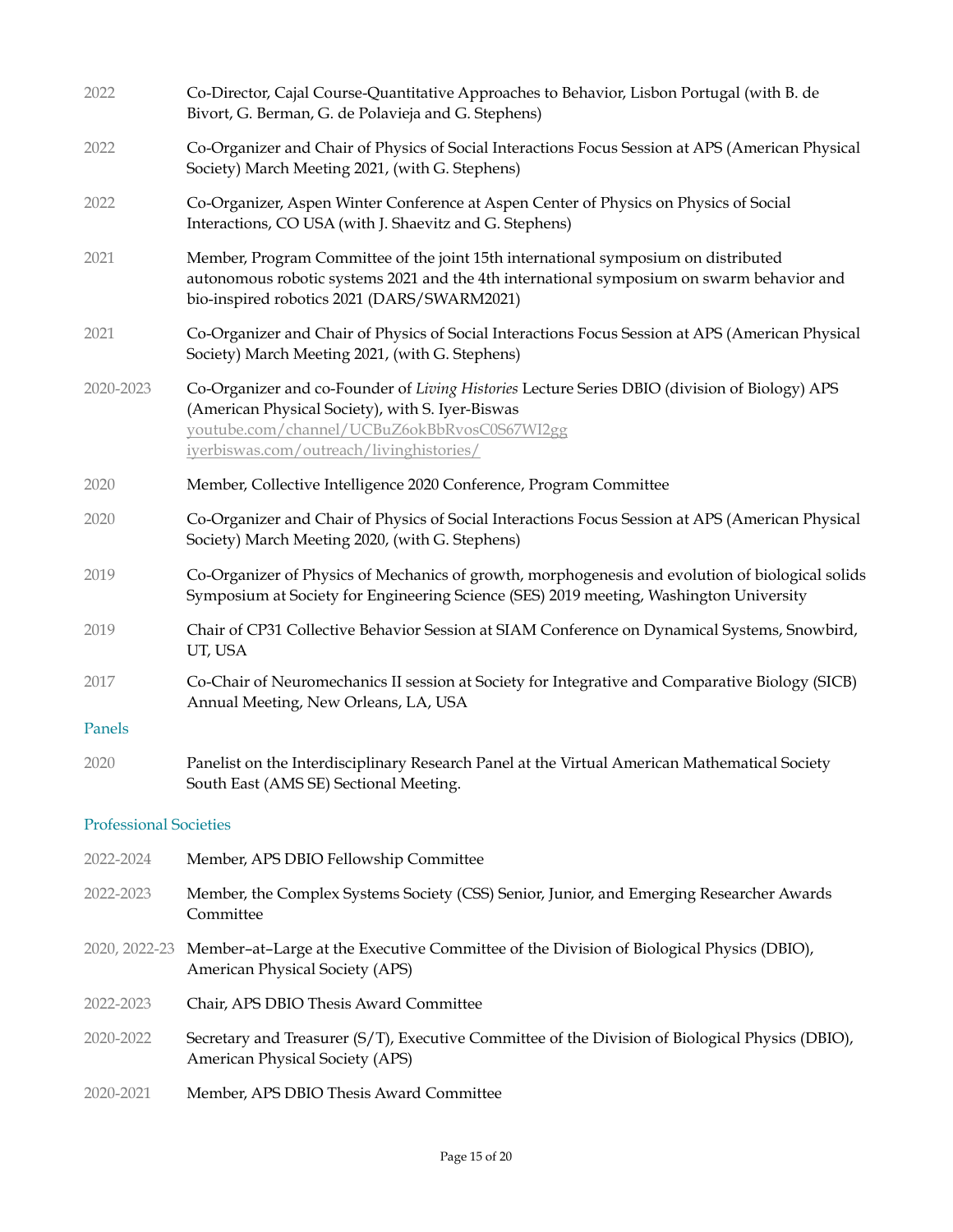## 2020-2021 Member, APS DBIO Program Committee

## University Service

|              | 2019-Present Member, BioFrontiers undergrad curriculum committee, Computational Biology minor program                                                                       |
|--------------|-----------------------------------------------------------------------------------------------------------------------------------------------------------------------------|
| 2019-Present | Member, BioFrontiers National Science Foundation Research Traineeship (NSF-NRT) grant<br>committee                                                                          |
| 2019-Present | Member, BioFrontiers National Institutes of Health Institutional Research Training Grant (NIH-<br>T32) grant committee                                                      |
| 2019-Present | Member, BioFrontiers National Science Foundation Research Traineeship grant for Sustained<br>Availability of Biological Infrastructure (NSF-SABI) Core Program              |
|              | 2019-Present Member, Computational Biology Minor Advisory Committee (Computer Science and BioFrontiers)                                                                     |
|              | 2019-Present Member, Advisory Committee for CMAP (the Center for Media Arts and Performance) in ATLAS                                                                       |
|              | 2018-Present Member, BioFrontiers Institute Council (formerly Task Force)                                                                                                   |
| 2021-2022    | Member, BioFrontiers IQ Biology and NSF-NRT Admission Committee                                                                                                             |
| 2022         | Gave a research lecture to the CS Computing Advisory Board members                                                                                                          |
| 2021         | Participated at a BioFrontiers event with potential donors                                                                                                                  |
|              | 2018, 2021-22 Gave a research talk for incoming IQ Bio students at the Summer Orientation Event                                                                             |
| 2019, 2021   | Led an Idea-Exchange gathering with IQ Biology students                                                                                                                     |
| 2019, 2021   | Science Short Talk, BioFrontiers Council Meeting                                                                                                                            |
| 2021         | CU Boulder RIO Seed Grant reviewer, University of Colorado Boulder                                                                                                          |
| 2020         | AB Nexus Seed Grant reviewer, University of Colorado Boulder                                                                                                                |
| 2020         | Gave a public talk about honeybees and dung beetle research at Engineering Exploration Lecture<br>Series, Boulder CO, USA https://www.colorado.edu/ewb/exploration          |
| 2018-2019    | Organized two events for students and faculty associated with Complex Systems at the Computer<br>Science Department (including short research presentations and happy-hour) |
| 2018-2019    | Member, Engineering College Materials Science faculty search                                                                                                                |
| 2018         | Member, BioFrontiers Institute Search Committee for Scientific Web Developer (BioFrontiers<br>Institute Information Technology)                                             |
| 2017         | Organized an online recruiting event for the IQ Biology program                                                                                                             |
|              | <b>Professional Development</b>                                                                                                                                             |
| 2022         | Research & Innovation Office Faculty Fellow Program at CU Boulder (research and creative works<br>leadership program that supports rising CU Boulder faculty)               |
| 2022         | Selected to participate in a National Science Foundation (NSF) workshop on Understanding the<br>Rules of Life: Achieving a Sustainable Future                               |
| 2020, 2022   | "Teaching Circles" CU Boulder, CS Department colleague teaching evaluation program                                                                                          |
| 2018         | Participated in the Computing Community Consortium (CCC) Workshop on Robotic Materials                                                                                      |
| 2017         | CS New Faculty Teaching Workshop with focus on evidence-based instructional practices, at<br>University of California San Diego                                             |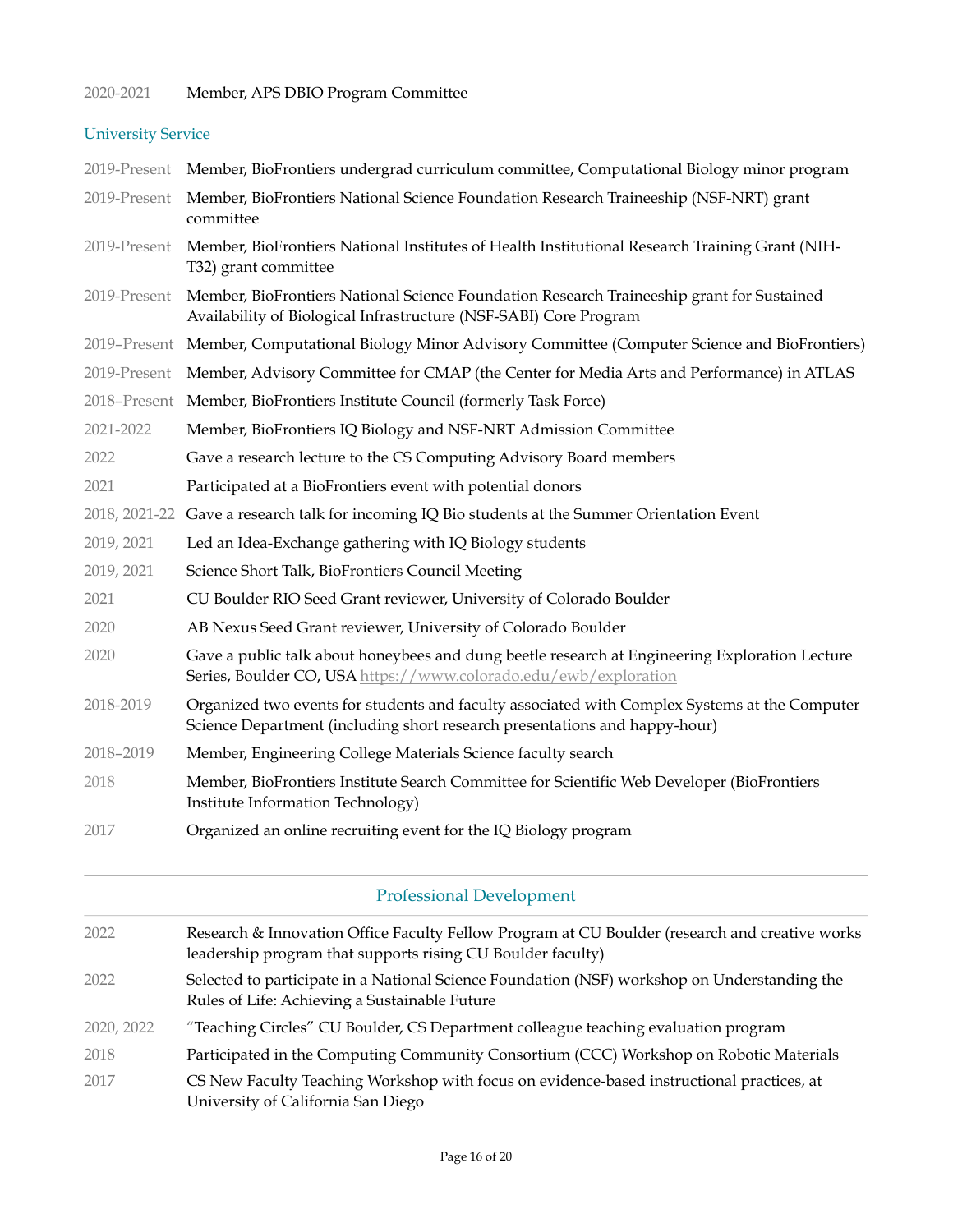| 2016 | Mini-MBA (Master of Business) Course at Harvard Business School (a five-week accelerated<br>business course)                                                                                                                                                                                                                  |
|------|-------------------------------------------------------------------------------------------------------------------------------------------------------------------------------------------------------------------------------------------------------------------------------------------------------------------------------|
|      | Outreach                                                                                                                                                                                                                                                                                                                      |
| 2022 | Featured in a SciGirls TV episode (PBS) on our work with synchronous fireflies in Congaree<br>National Park, SC, USA                                                                                                                                                                                                          |
| 2022 | Invited to give a public talk about honeybee research to beekeepers at Northern Colorado<br>Beekeeper's Association, Loveland CO, USA                                                                                                                                                                                         |
| 2021 | Wrote a popular science article for Aeon Magazine titled "Living orbs of light" (Solving the<br>mystery of how and why fireflies flash in time can illuminate the physics of complex systems)<br>https://aeon.co/essays/what-secrets-do-the-synchronised-flashes-of-fireflies-unlock                                          |
| 2021 | Invited to give a talk titled "Computing the Swarm: How the dynamics of fireflies, bees, and sheep<br>may lead to robots that work en masse" to journalists at ScienceWriters2021 - a joint annual<br>meeting of the National Association of Science Writers and the Council for the Advancement of<br><b>Science Writing</b> |
| 2021 | Featured as a Comic Strip character at Science News for Students on "How bees play telephone to<br>form a swarm" https://www.sciencenewsforstudents.org/article/bees-play-telephone-swarm-<br>pheromones-comic                                                                                                                |
| 2021 | Two local high school students, Charlotte Gorgemans and April Tong, have been volunteering in<br>the Peleg Lab. The students' work has led them to submit projects to several science fairs to great<br>success: https://www.colorado.edu/cs/2021/07/08/it-takes-hive-community-volunteers-<br>honeybee-research              |
| 2021 | Pictures of synchronous fireflies, taken by Peleg, to appear in a children's book called Fireflies and<br>Glowworms, in a series called "Lights on! Animals That Glow". Publisher: Rourke Educational<br>Media (fall 2021)                                                                                                    |
| 2021 | Invited to give a class on honeybee behavior (title: "Shaking the Swarm") to high school students<br>at Legacy High School, in Broomfield CO, USA                                                                                                                                                                             |
| 2021 | Lab members gave a public talk at Great Smokey Mountains National Park Science Colloquium<br>2021: "What trajectories of the Smokies' synchronous fireflies reveal about their behavior"<br>https://dlia.org/event/science-colloquium-2021/                                                                                   |
| 2020 | Mentor at ATHENA By WiSTEM Summer Program for high-school girls<br>https://www.athenabywistem.org/                                                                                                                                                                                                                            |
| 2020 | Invited to give a research and career talk for Woman Physicists at Bar Ilan University, Israel                                                                                                                                                                                                                                |
| 2019 | Invited to give a public talk about Honeybee research at MileHiveBeeClub, Denver CO, USA                                                                                                                                                                                                                                      |
| 2019 | Wrote a science article, directed to undergraduate students, for Physics Today on "Mechanical<br>Hive Mind" https://physicstoday.scitation.org/doi/10.1063/PT.3.4191                                                                                                                                                          |
| 2019 | Interviewed and participated in an exhibit called "Wonder Women: The Dynamic, Influential, and<br>Innovative Scientists of CU Boulder," displayed in Gemmill Library, CU Boulder<br>https://www.colorado.edu/libraries/2019/05/07/friends-libraries-fellow-exhibit-display                                                    |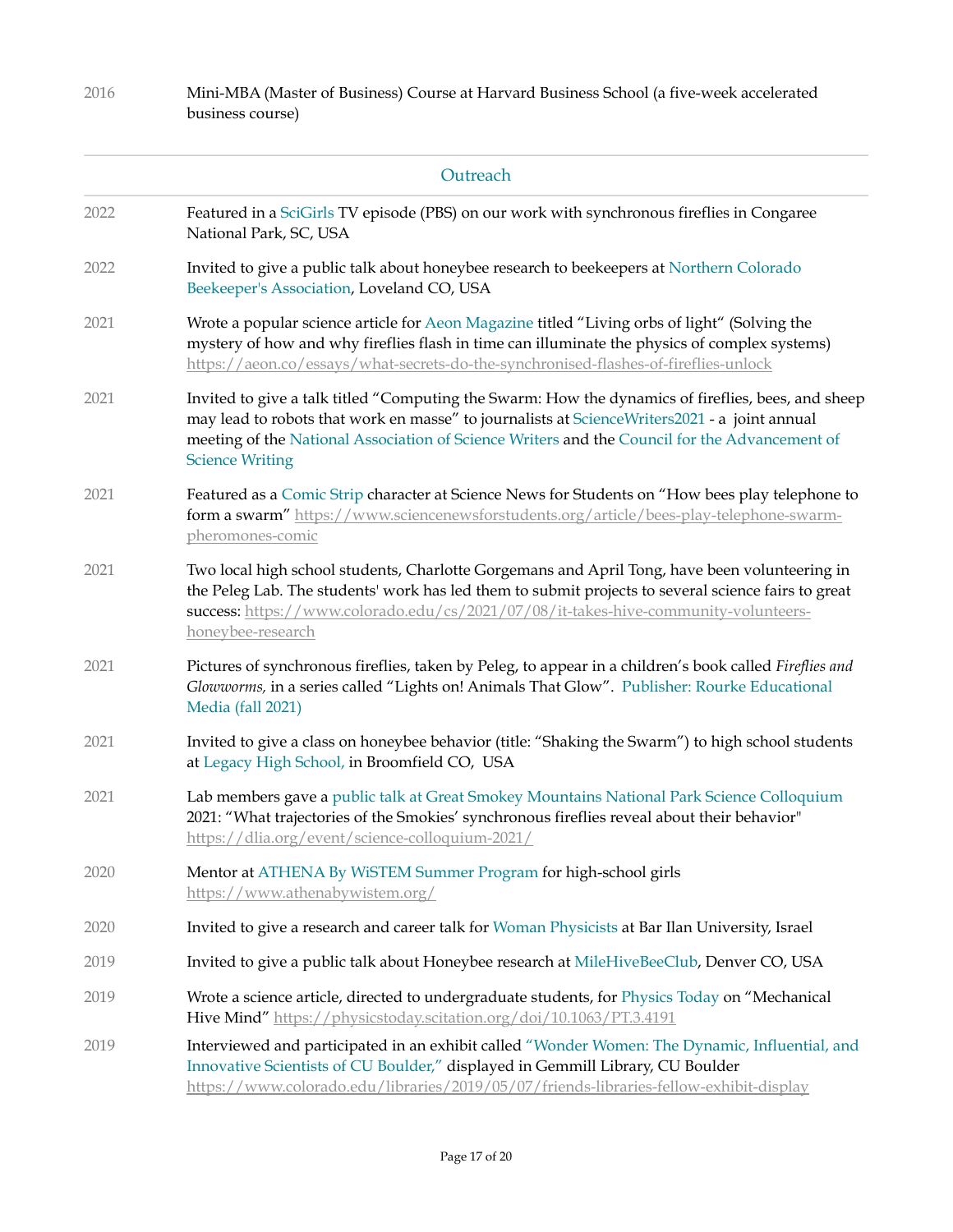| 2019      | Participant in Chords and Codons: Music About Science at the BioFrontiers CU Boulder<br>(multidisciplinary multimedia with live and electronic music and visualizations)<br>https://www.colorado.edu/biofrontiers/chords-and-codons                                                          |
|-----------|----------------------------------------------------------------------------------------------------------------------------------------------------------------------------------------------------------------------------------------------------------------------------------------------|
| 2019      | Lecturer at Girls Day of Code - a day of coding, team-building, and talks from women in STEM<br>and business in CU Boulder playfulcomputation.group/blog/student-run-girls-day-of-code                                                                                                       |
| 2019      | Wrote a popular science article for The Conversation on "What a bundle of buzzing bees can teach<br>engineers about robotic materials" https://theconversation.com/what-a-bundle-of-buzzing-bees-<br>can-teach-engineers-about-robotic-materials-125194                                      |
| 2019      | Gave a public talk about honeybee research at Ignite Boulder event: "Shaking the Swarm", Ignite<br>Boulder 40 at Boulder Theater https://youtu.be/HY0CBmlTmZs                                                                                                                                |
| 2018-2019 | Skype with a Scientist sessions with middle schools students in Israel, Costa Rica and the USA<br>https://www.skypeascientist.com/                                                                                                                                                           |
| 2018      | Lecturer at Code Wagon: Girls Computer Coding Camp a program to introduce girls and women<br>to CS in CU Boulder                                                                                                                                                                             |
| 2018      | Interviewed for the Buffs Talk Science (@CU Boulder) podcast on honeybee swarms https://<br>buffstalkscience.com/2018/12/05/episode-17-something-something-temperature-regulation/                                                                                                           |
| 2016-2017 | Mentor at the Mentoring Program of Harvard Graduate Women in Science connecting female<br>graduate students in science, math, and engineering with faculty<br>https://projects.iq.harvard.edu/hgwise/mentoring-program                                                                       |
| 2016      | Mentor at ProjectCS Girls Competition for middle school girls (mentee, a 6th-grader, made it to the<br>semifinals by building a virtual medical diagnostic program)<br>https://www.projectcsgirls.com/                                                                                       |
| 2015      | Volunteer at Girls Who Code (Harvard Club) and Big Sister Boston https://girlswhocode.com/                                                                                                                                                                                                   |
|           | <b>Selected Press</b>                                                                                                                                                                                                                                                                        |
| 2022      | Interviewed for Harper's Magazine story: "Bright Flight: The mysteries of firefly synchrony"<br>https://harpers.org/archive/2022/03/bright-flight-fireflies-collective-behavior-blink/<br>Accompanying podcast https://soundcloud.com/harpersmagazine/bright-flight-fireflies-<br>complexity |
| 2022      | Highlight of the 2022 Cottrell Scholar Award https://www.colorado.edu/asmagazine/<br>2022/03/01/computer-scientist-physicist-wins-cottrell-scholar-award                                                                                                                                     |
| 2022      | Featured on the National Park Service story "OSip: Synchronous Fireflies at Congaree National<br>Park" https://www.nps.gov/index.htm https://twitter.com/NatureNPS/status/<br>1503397092483649538                                                                                            |
| 2022      | Interviewed for a Quanta Magazine story: "This Animal's Behavior Is Mechanically Programmed"<br>https://www.quantamagazine.org/before-brains-mechanics-may-have-ruled-animal-<br>behavior-20220316/                                                                                          |

2021 Coverage of paper on collective synchronization in firefly swarm (Science Advances, 2021) New York Times [\(tinyurl.com/3vfud734](http://tinyurl.com/3vfud734)) Science [\(tinyurl.com/4jye5wk2\)](http://tinyurl.com/4jye5wk2)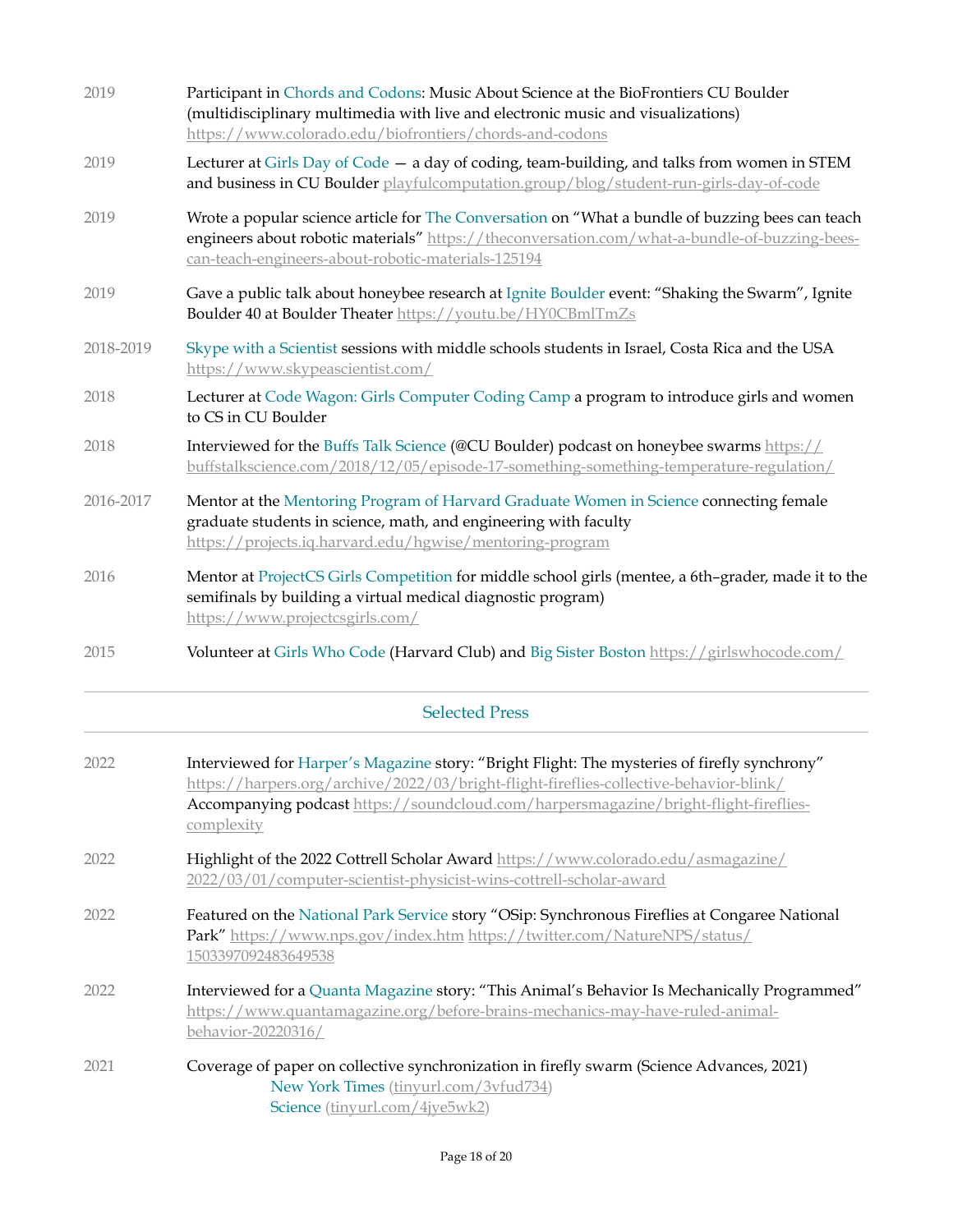|      | CBC (tinyurl.com/anp53zw6)<br>NPR (tinyurl.com/kfrvy6su)<br>EcoWatch (tinyurl.com/4vmtravj)<br>Axios (tinyurl.com/wrzmy2rb)<br>Phys.org (tinyurl.com/d97vs2c4), and<br>SFI News (tinyurl.com/f9b3xhm9)                                                                                                                                                                                                                |
|------|-----------------------------------------------------------------------------------------------------------------------------------------------------------------------------------------------------------------------------------------------------------------------------------------------------------------------------------------------------------------------------------------------------------------------|
| 2021 | Coverage of paper on collective locomotion of worm blobs (Frontiers in Physics, 2021)<br>New York Times (https://tinyurl.com/ypsvfvhk)<br>Mashable (https://tinyurl.com/394wvffu)<br>NSF What's Hot in Science (https://tinyurl.com/8zc9krw9)<br>Phys.org (https://tinyurl.com/rn2nnme3), and<br>SyFy (https://tinyurl.com/4r5dxb2a)                                                                                  |
| 2021 | Interviewed for CASW 2021 Newsroom: "'A Q&A with an academic polyglot who draws ideas<br>from nature documentaries" https://casw.org/news/computer-scientist-studies-insect-swarms-to-<br>guide-robot-design/                                                                                                                                                                                                         |
| 2021 | Interviewed for The Guardian travel story: "'Magical': synchronous fireflies light up US national<br>parks" https://www.theguardian.com/environment/2021/jun/11/fireflies-great-smoky-<br>mountains-national-park                                                                                                                                                                                                     |
| 2021 | Interviewed for a National Geographic travel story: "See fireflies magically light up this national<br>park" https://www.nationalgeographic.com/travel/article/synchronous-fireflies-light-up-<br>smoky-mountains-national-park                                                                                                                                                                                       |
| 2021 | Interviewed for a popular-science podcast, Complexity Podcast by Santa Fe Institute, on<br>"Collective Behavior of Honeybees & Fireflies" https://complexity.simplecast.com/episodes/58                                                                                                                                                                                                                               |
| 2021 | Coverage of paper on collective scenting in honeybee swarm (PNAS, e2011916118, 2021)<br>Science (tinyurl.com/w7epczh7)<br>Discover Magazine (tinyurl.com/s8f9xmvj)<br>Haaretz (tinyurl.com/4pnz2zsx)<br>ABC News (tinyurl.com/23222v7w)<br>InsideScience (tinyurl.com/35yfzr5k)<br>Phys.org (tinyurl.com/3zm2fes3), and<br>CU Boulder Daily news (tinyurl.com/3dpz5xmn)                                               |
| 2020 | Firefly field-work featured on National Geographic<br>"A rare look at fireflies that blink in unison, in a forest without tourists"<br>https://www.nationalgeographic.com/animals/2020/06/synchronous-fireflies-rare-look-<br>congaree-national-park/                                                                                                                                                                 |
| 2020 | Coverage of spatiotemporal firefly flash patterns methods paper (J. R. Soc. Interface, 17:170, 2020)<br>Smithsonian Magazine (tinyurl.com/yx9dqaew)<br>Haaretz (tinyurl.com/y2y2796t)<br>Science Daily (tinyurl.com/yyzzm3ph)<br>Biomedical Picture of the Day (tinyurl.com/y382fwqz)<br>Science Alert (tinyurl.com/yy5pxtzq)<br>Phys.org (tinyurl.com/yxgom2jl), and<br>CU Boulder Daily news (tinyurl.com/y65j3fpv) |